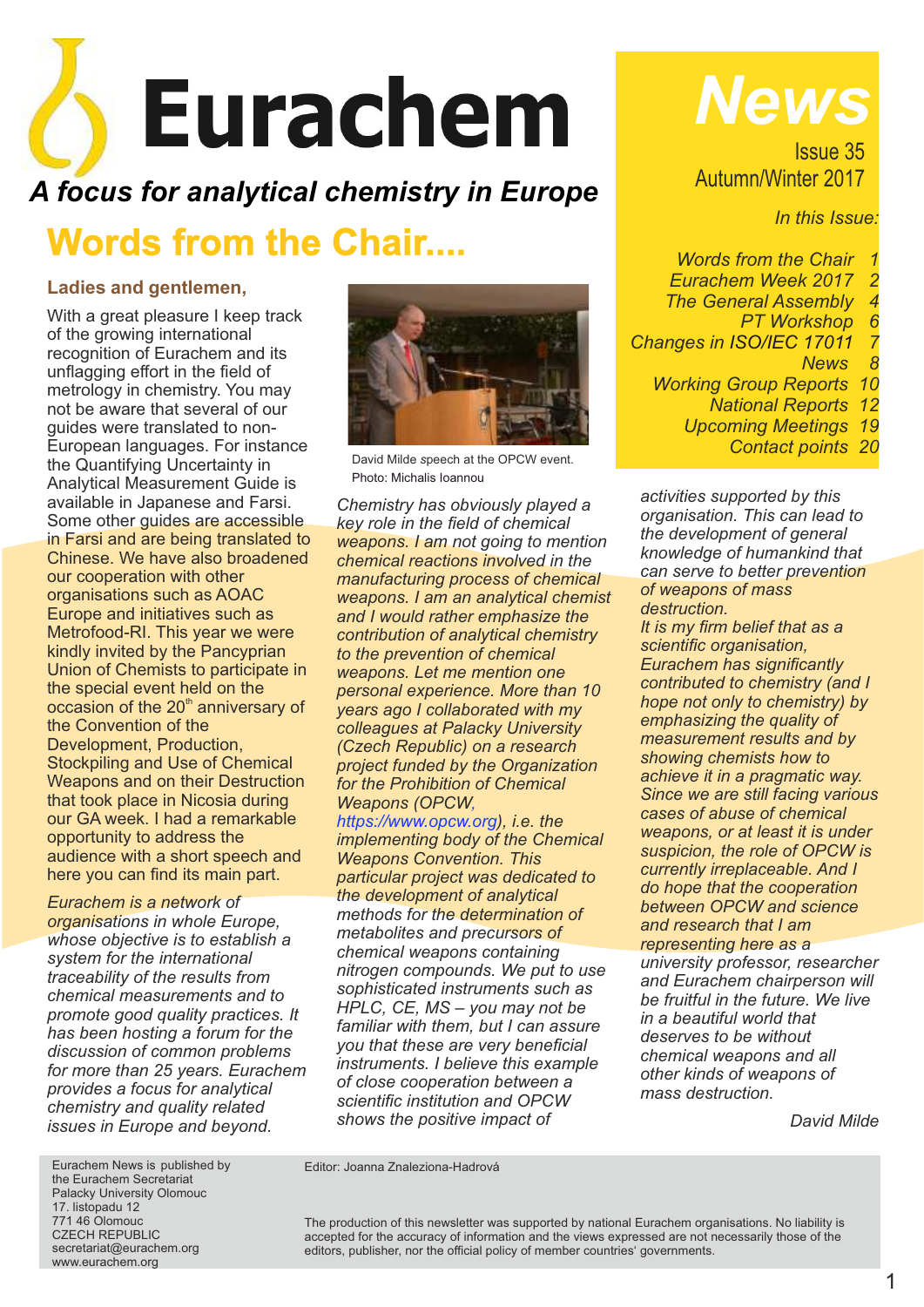# **EURACHEM WEEK 2017**

#### **Nicosia, Cyprus, 29 May-3 June**

Eurachem Week 2017 was hosted in Nicosia, Cyprus from 29 May to 3 June; this was the second time that the Cypriot Chemists welcomed the Eurachem Family. The occasion was symbolic because May 2017 was the  $20<sup>th</sup>$ Anniversary of active involvement in Eurachem activities. The General Assembly, the meetings of the Executive Committee and three Working Groups as well as a twoday Workshop were hosted at the University Campus, A.G.Leventis Building. Further to these, the Pancyprian Union of Chemists (PUC) - Division of Quality Assurance, in close cooperation with the Department of Chemistry of the University of Cyprus also managed to include a number of events in the week's programme, thus providing a representative sample of basic aspects of the island.

#### **Workshop on "Uncertainty in Qualitative and Quantitative Analysis", 29-30 Μay**



*The Workshop was dedicated to the memory of Dr Paul De Bièvre (1933- 2016) in appreciation of his overall contribution to Metrology in Chemistry and Eurachem activities and, in particular, to his support to training activities in Cyprus.*

The Workshop was prepared by the Organising Committee in close cooperation with the Scientific Committee. While the former undertook all practicalities, the members of the latter contributed to the preparation of the programme, undertook the review of abstracts as well as the assessment of posters and constantly offered their constructive comments during the whole procedure. From the very beginning the University of Cyprus and especially the Department of Chemistry supported the whole effort. The contribution of an enthusiastic group of students was also important.

It was the first time that a Eurachem Workshop was organised in cooperation with the Europe Section of AOAC International; at the same time, it was also supported by the Division of Analytical Chemistry of EuCheMS. More than 100 people, mostly young scientists, participated in the Workshop which was planned in such a way as to enlighten a wide range of applications. They came from 26 countries. i.e 19 member states, 2 EFTA countries, 3 ENP countries (B[elarus, Georgia, Armenia\), 1 Middle E](https://www.ucy.ac/eurachem2017)astern (Lebanon) and 1 Latin [A](https://www.ucy.ac/eurachem2017)merica (Colombia). The large number of speakers (17 for 18 lectures) made it necessary to provide for parallel sessions (2 each day). Poster authors were given the opportunity to have a short oral presentation (contributed communication) as well. The Scientific Committee selected 10 out of the 33 posters presented.



Bettencourt da Silva (University of Lisbon) for their poster **"Validation of heavy metals determination in marine sediments: A comparison of uncertainty evaluation approaches"** (P 26); the second prize to D. Louca-Christodoulou, O. Kourouzidou, M. Hadjigeorgiou, P. Hadjiloizou, M. Constantinou, P. Constantinou, M. Klavarioti (State General Laboratory, Cyprus) for their poster "Multi residue analysis of pesticide residues in fruits and vegetables" (P 24); the third prize to P. Constantinou, A.



From the left K.Tsimillis, then P. Constantinou, O. Kourouzidou and R. B. da Silva on behalf of the awarded authors and D. Milde. Photo: Elena Kelliris

Agapiou, D. Louca-Christodoulou, O. Kourouzidou (Univestity of Cyprus and the State General Laboratory) for their poster "Determination of chlorate in food and water: validation study and estimation of measurement uncertainty" (P 17).

An outline of the programme appears in the table on page 3. The whole programme, lectures and poster presentations as well as the Book of Abstracts can be found on the Workshop website (https://www.ucy.ac/eurachem2017) as well as on the Eurachem website.

The Workshop was considered to be successful regarding both its content and the active participation and interaction of such a number of colleagues, especially young ones. Additional tasks and perspectives are now on the table; anyway the topic of the last lecture was "Future directions in measurement uncertainty".

Thanks are due to all speakers, the participants and the members of both the Organising and the Scientific Committee.

ATask Force Group of 4 members of the Scientific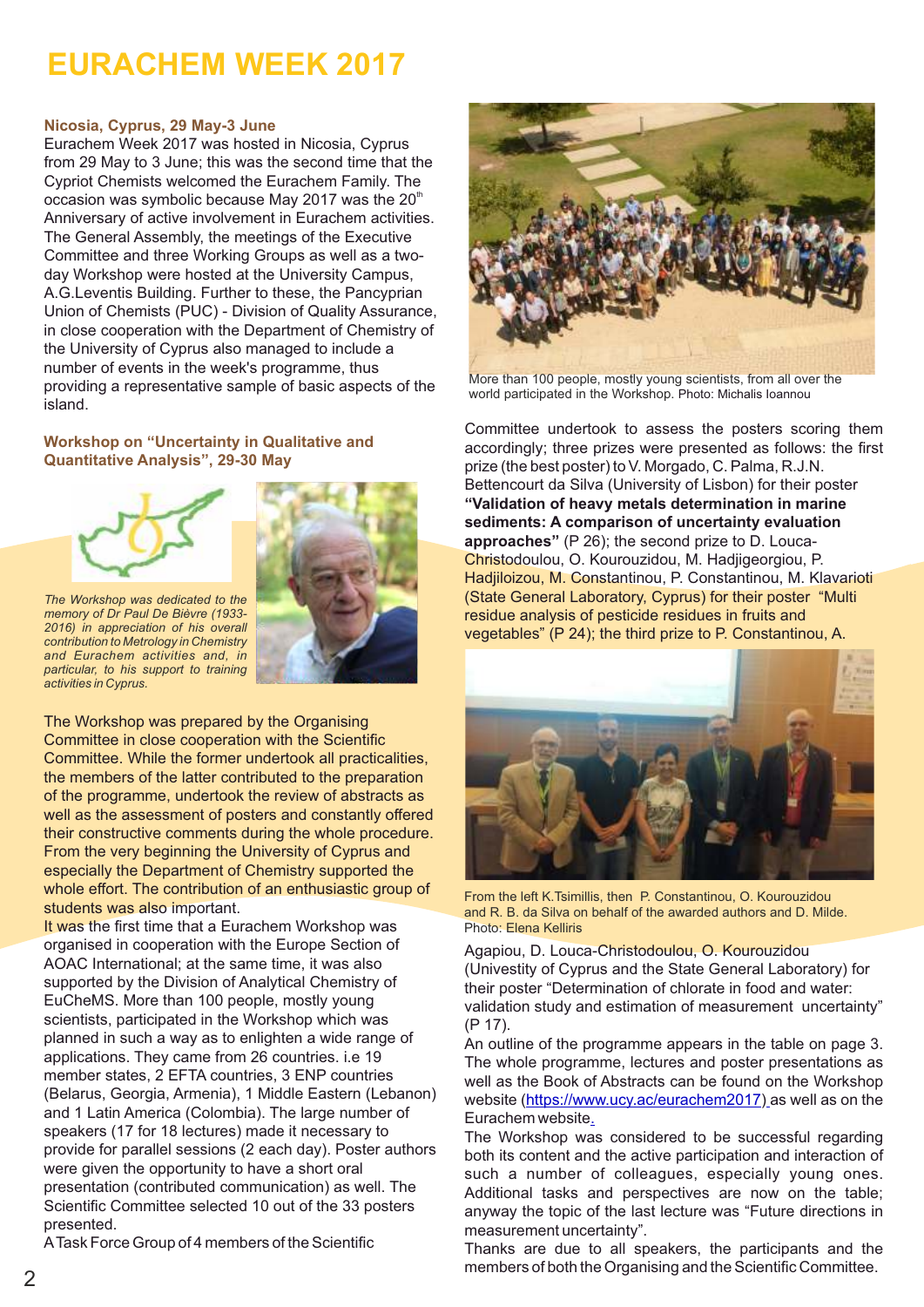# **The outline of the workshop programme**

|                       | DAY <sub>1</sub>                                                                                                                                                                                                                                       | DAY <sub>2</sub>                                                                                                                                                                                                                                                                                                                     |
|-----------------------|--------------------------------------------------------------------------------------------------------------------------------------------------------------------------------------------------------------------------------------------------------|--------------------------------------------------------------------------------------------------------------------------------------------------------------------------------------------------------------------------------------------------------------------------------------------------------------------------------------|
| General Sessions      | <b>Current Eurachem activities</b>                                                                                                                                                                                                                     | Underestimating uncertainty?                                                                                                                                                                                                                                                                                                         |
|                       | Approaches to evaluating measurement uncertainty                                                                                                                                                                                                       | Is my uncertainty estimate reliable? Using data from<br>CRMs, PT samples and standard methods                                                                                                                                                                                                                                        |
|                       | Practical approaches for testing laboratories                                                                                                                                                                                                          | Measurement uncertainty in compliance testing with a<br>focus on EU food and feed legislation                                                                                                                                                                                                                                        |
|                       | Traceability and uncertainty in qualitative analysis                                                                                                                                                                                                   | Codex Alimentarius - Approaches to measurement<br>uncertainty                                                                                                                                                                                                                                                                        |
| Sessions<br>Parallel  | I: CLINICAL AND FORENSIC                                                                                                                                                                                                                               | I: QUALITATIVE ANALYSIS                                                                                                                                                                                                                                                                                                              |
|                       | Measurement and diagnostic uncertainty in laboratory<br>medicine                                                                                                                                                                                       | Contributed communications:<br>Validation and uncertainty evaluation of the<br>identification of doping agents in sport by GC-MS/MS.<br>Qualitative uncertainty (reliability) of chemical<br>$\bullet$<br>identification with High Resolution Mass Spectrometry.<br>Analytical method selectivity - in metrology and in real<br>life |
|                       | Measurement uncertainty in quantitative metabolomics                                                                                                                                                                                                   |                                                                                                                                                                                                                                                                                                                                      |
|                       | Validation of PCR-based forensic DNA analysis<br>methods                                                                                                                                                                                               |                                                                                                                                                                                                                                                                                                                                      |
|                       | Validation of chromatographic methods in forensic<br>science - focusing on uncertainty                                                                                                                                                                 |                                                                                                                                                                                                                                                                                                                                      |
|                       | <b>Contributed communications</b><br>Uncertaintycalc: an R written web application hosts<br>calculation of uncertainty for real time qPCR users.<br>Uncertainties in the determination of VOCs in<br>breath analysis.                                  |                                                                                                                                                                                                                                                                                                                                      |
|                       | II: FOOD AND ENVIRONMENT                                                                                                                                                                                                                               | II: FOOD AND ENVIRONMENT                                                                                                                                                                                                                                                                                                             |
|                       | Measurement uncertainty in microbiological<br>examinations of foods                                                                                                                                                                                    | <b>Contributed communications</b><br>Determination of pesticides in drinking, surface and<br>ground water.<br>Determination of stabilizers in nitrocellulose-based<br>propellants before and after ageing.<br>Estimation of the measurement uncertainty based on<br>$\bullet$<br>method validation according to alternative models.  |
|                       | Is the CZE a sufficient technique for determination of<br>pathogenes?                                                                                                                                                                                  |                                                                                                                                                                                                                                                                                                                                      |
|                       | Measurement uncertainty in qualitative and<br>quantitative wide - scope screening with LC-HRMS                                                                                                                                                         |                                                                                                                                                                                                                                                                                                                                      |
|                       | Uncertainties in nanoparticles research and<br>development                                                                                                                                                                                             |                                                                                                                                                                                                                                                                                                                                      |
|                       | Contributed communications<br>Dietary risk assessment of nitrates in Cyprus and<br>the relevant uncertainties<br>Measurement uncertainty for the assigned value of<br>the activity of alkaline phosphatase in a lyophilized<br>milk reference material |                                                                                                                                                                                                                                                                                                                                      |
| Break-out<br>Sessions | I: CLINICAL AND FORENSIC                                                                                                                                                                                                                               | I: QUALITATIVE ANALYSIS                                                                                                                                                                                                                                                                                                              |
|                       | II: FOOD AND ENVIRONMENT                                                                                                                                                                                                                               | II: FOOD AND ENVIRONMENT                                                                                                                                                                                                                                                                                                             |
| Sessions<br>General   | <b>Breakout Sessions Reports</b>                                                                                                                                                                                                                       | <b>Breakout Sessions Reports</b>                                                                                                                                                                                                                                                                                                     |
|                       |                                                                                                                                                                                                                                                        | Measurement uncertainty: Requirements set in the<br>accreditation standards                                                                                                                                                                                                                                                          |
|                       |                                                                                                                                                                                                                                                        | Future directions in measurement uncertainty                                                                                                                                                                                                                                                                                         |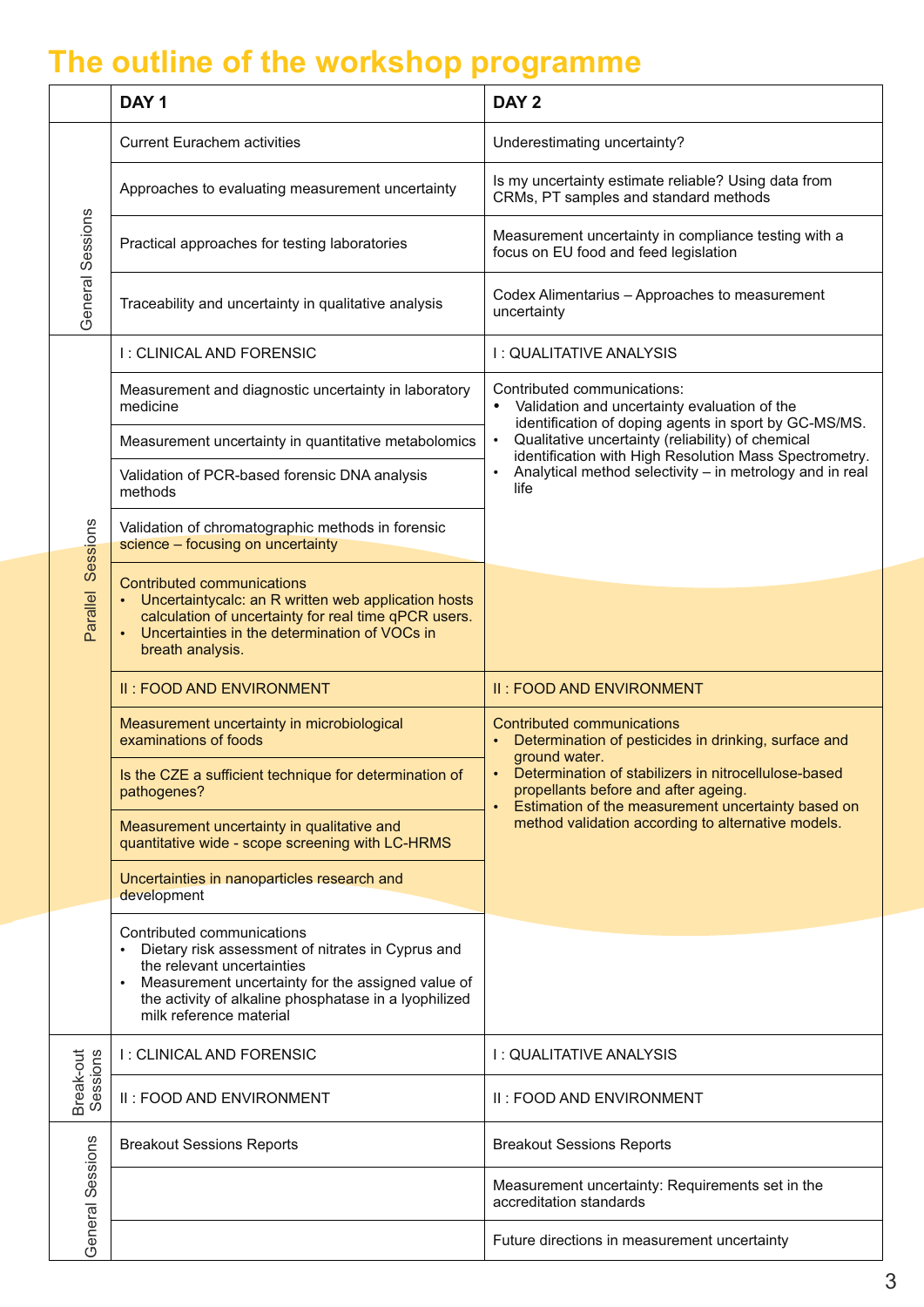# **The General Assembly,1-2 June**

#### **Introduction**

The Chair, David Milde (Czech Republic) opened the General Assembly and Kyriacos Tsimillis on behalf of the local organizers welcomed the participants. The Rector Professor Constantinos Christofides welcomed the delegates in the University of Cyprus. He referred to the 25-year history of the University, its vision and perspectives underlining at the same time its important role for Cyprus, an unique case of a partly occupied member state of the European Union. 39 delegates from 25 countries attended the General Assembly which was hosted in the Senate Conference Room. Croatia, Hungary, Iceland, Latvia, the Netherlands, Serbia, Ukrine and Turkey were not represented at this year's GA.

#### **Discussion forum**

Three topics were presented and discussed, namely:

- The revision of ISO/IEC 17025
- measurement and diagnostic uncertainty in laboratory medicine, and
- METROFOOD-RI a new Research Infrastructure for Promoting Metrology in Food and Nutrition.

#### **Progress on Eurachem work items**

Some guides are currently under review; "Selection, Use and Interpretation of Proficiency Testing (PT) Schemes by Laboratories", "Quantifying Uncertainty in Analytical Measurement" and "Quality Assurance for Research and Development and Non-routine Analysis and "Terminology in Analytical Measurement: Introduction to VIM 3". A new work item on the revision of the guide on "Selection and use of Reference Materials" has begun. The General Assembly also approved an activity to revise the guide on "Measurement Uncertainty Arising from Sampling". The guide "Setting and Using Target Measurement Uncertainty in Chemical Measurement" is published on the website.

#### **Communication issues and how new tools could be used more efficiently were discussed.**

Reports from the WGs as well as national reports were also presented.



From the left Professor Constantinos Christofides, Joanna Z.-Hadrová, David Milde, Kyriacos Tsimillis, Marina Patriarca. Photo: Michalis Ioannou.



The General Assembly was hosted in the Senate Conference Room. Photo: Michalis Ioannou

#### **Presentations from**

**stakeholders/liaison organizations** Reports were presented from the following organisations

- European cooperation for Accreditation Laboratory Committee (EA LC)
- EA-EULOLAB-Eurachem (EEE-PT) Proficiency Testing Working Group
- **EUROLAB**
- **EURAMET Technical Committee on** Metrology in Chemistry (TC-MC)
- European Association for Chemical and Molecular Sciences (EuCheMS)
- Nordic Methods Committee on Foods (NMKL)
- Cooperation on International Traceability in Chemistry (CITAC)
- Codex Committee on Methods of Analysis And Sampling (CCMAS)
- **International Laboratory Accreditation** Cooperation (ILAC/LC)
- International Union of Pure and Applied Chemistry (IUPAC)
- **ISO-REMCO Committee on** Reference Materials
- Joint Committee for Traceability in Laboratory Medicine (JCTLM) at BIPM.

**Next General Assembly…** will be held in Dublin, 17-18 May 2018.

#### **[Meetings of the](https://www.ucy.ac.cy/eurachem2017) Working Groups, 31 May**

Three Working Groups, namely "Education and Training, "Traceability and Measurement Uncertainty" and "Qualitative Analysis" met on 31 May.

#### **Special event on the occasion of the th 20 anniversary of OPCW, 31 May**

The event was hosted by the Mayor of Nicosia at the Town Hall and was organized by the Ministry of Foreign Affairs and the PUC. It was considered that on the occasion of the presence of scientists from all over Europe and beyond, such an event would efficiently confirm the message of the Organization for the Prohibition of Chemical Weapons (OPCW). After a welcome address by the Mayor of Nicosia Constantinos Yiorkadjis, the Permanent Secretary of the Ministry of Foreign Affairs Alexandros Zenon

**continued on page 5**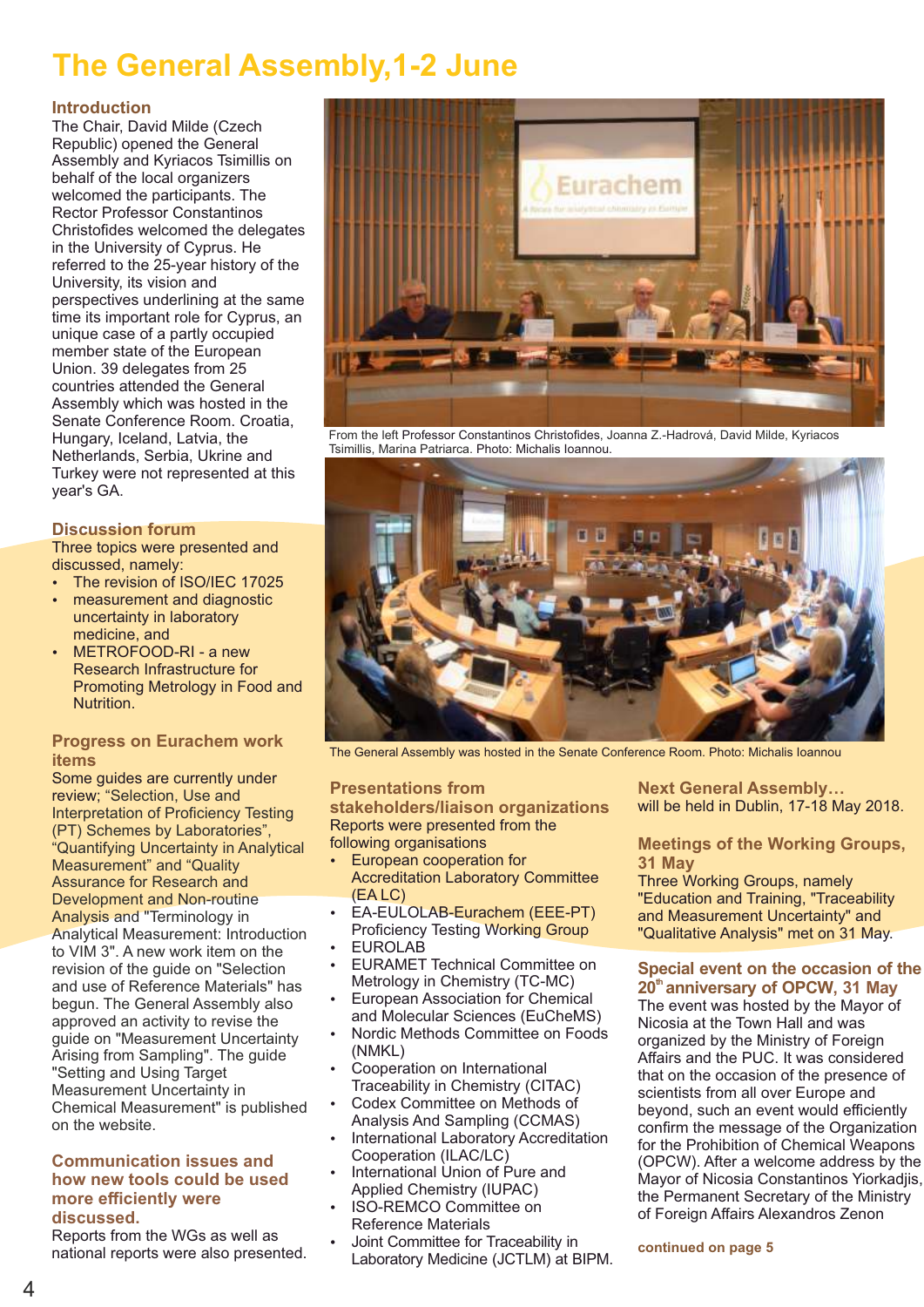

At the Nicosia Town Hall. Photo: Michalis Ioannou



Mr Philippe Denier speaks during the event. Photo: Michalis Ioannou

referred to the involvement of the Republic of Cyprus in the activities of OPCW.

The Chairs of Eurachem and PUC David Milde and Leontios Philotheou made brief remarks. Mr Philippe Denier, Director of Verification Division of OPCW, presented the important role of OPCW after a video message by the Director General Mr. Αhmet Üzümcü. A reception by the Major followed during which the participants enjoyed traditional music by the musical group "Santouto".



The traditional music group "Santouto". Photo: Michalis Ioannou

#### **Cultural Event and Dinner, 1 June**

On the occasion of the  $33<sup>rd</sup>$  Eurachem General Assembly, PUC organized a special cultural event followed by the official dinner. It was a journey through the roads of Cyprus tradition…



Snapshot from the concert. Photo: Michalis Ioannou.

After a short walk in the streets of the old city of Nicosia within the Venetian walls, a concert was held at the Cultural Centre "Axiotheas Μansion"of the University of Cyprus. The Evagoras Karageorgis Ensemble presented a selection of Cypriot music. This included an amalgam of



Snapshots from the Dinner. Photo: Michalis Ioannou

the sounds, rhythms and lyrics that flourished on the island of Cyprus in the last 2500 years.

The official dinner was offered in the "Old Power Station" restaurant.

#### **A trip to Pafos, the Cultural Capital of Europe 2017, 3 June**

A small group spared an additional day to take advantage of the excursion to Pafos, the birthplace of Aphrodite. The trip included visits to a number of archeological and other interesting sites of Pafos, the Cultural Capital of Europe 2017, followed by a traditional lunch.

*Kyriacos Tsimillis*

Further information on the activities of the whole week as well as [photos](https://www.ucy.ac.cy/eurachem2017) from all events can be found on https://www.ucy.ac.cy/eurachem2017.



GA participants. Photo: Michalis Ioannou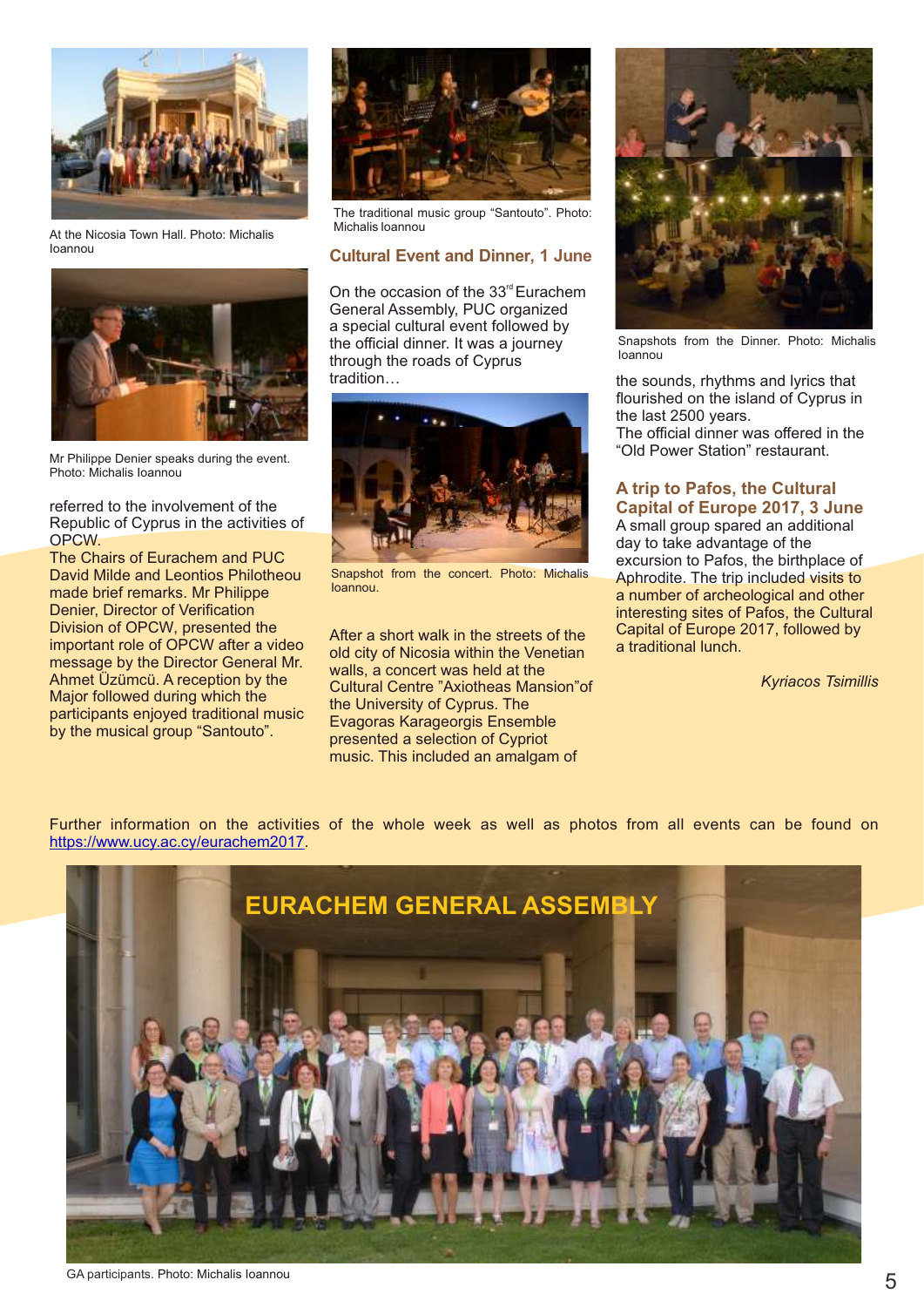# **9<sup>th</sup> Eurachem Workshop on Proficiency Testing in Analytical Chemistry, Microbiology and Laboratory Medicine**

# **Portorož, Slovenia, October 2017**



 From 9 - 12 October, 199 delegates from 53 countries gathered in Portorož for this triennial event bringing together the world's leading proficiency testing (PT) providers, along with accreditation bodies, other regulators and a number of users of PT, in order to debate the latest developments in international standards and operational practice within the sector. The Workshop was organised by the Eurachem Proficiency Testing Working Group, in co-operation with CITAC and EQALM, and was supported by a number of organisations.

The workshop covered a number of key topics through keynote speakers, short presentations, poster presentations (57 in total) and discussion groups.

The key topics discussed were:

- The importance of interpretative PT schemes
- Traditional vs virtual PT items
- Changes to PTs in developing countries over the last 10 years
- Implementing ISO/IEC 17043 for sampling PTs
- Experience of the implementation of EA 4/18
- Use and treatment of measurement uncertainty in PT schemes

Prior to the workshop training sessions were held on the following topics:

- **Basic PT statistics**
- Advanced PT statistical techniques
- PT "language" and reports
- Graphical PT tools in ISO 13528

Feedback from the delegates reflected the great success of the event which provided good interactive participation and cross-fertilisation of ideas. Copies of many of the presentations and posters are available on the Eurachem website (www.eurachem.org). A number of papers will be developed from the various presentations, including feedback from the working groups, and published as a topical focus in an issue of Accreditation and Quality Assurance (Springer Verlag).

> *Brian Brookman Chair, Eurachem PT Working Group LGC, UK*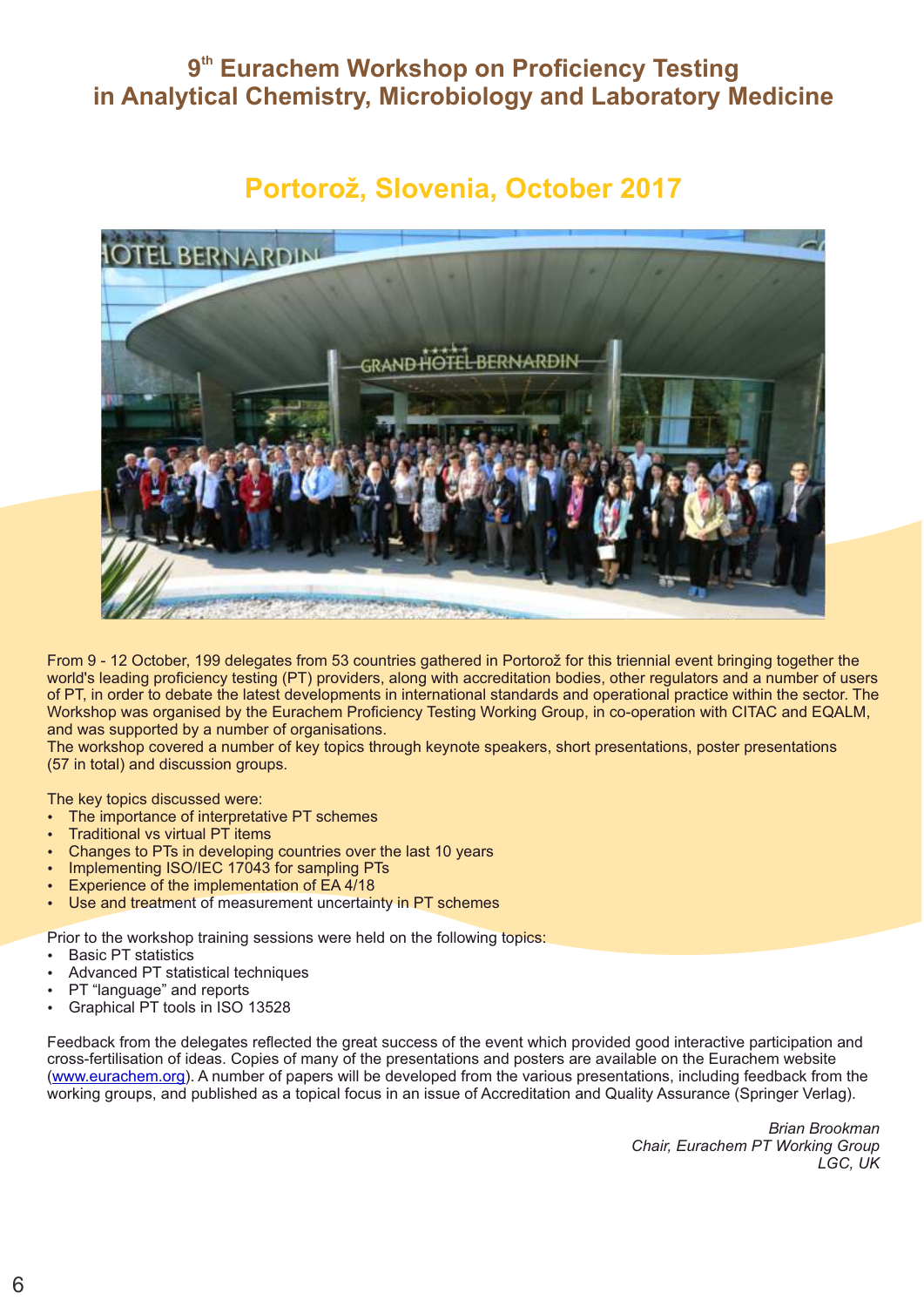# **ISO/IEC 17011:2017 is now available! What is changing?**

On 14August ISO/IEC FDIS 17011 - *Conformity assessment - Requirements for accreditation bodies accrediting conformity assessment bodies* was released; it reflected the comments on ISO/IEC DIS 17011 (submitted by 16 November 2016). Final comments on editorial issues were submitted by 9 October which was the deadline for voting as well. The outcome of the voting was positive and the new standard ISO/IEC 17011:2017 replaced the 2004 version.

As stated in the Foreword, the procedures used for the development of the document are those described in the ISO/IEC Directives Part 1 while editorial rules are those described in ISO/IEC Directives Part 2 (www.iso.org/directives). The main changes are summarised in the Foreword:

- alignment with the CASCO common structure for standards and incorporation of CASCO common elements in clauses on impartiality, confidentiality, complaints and appeal and management system;
- recognition of proficiency testing as an accreditation activity;
- addition of new definitions for "accreditation scheme" (see clause 3.8), "flexible scope of accreditation" (see 3.7), "remote assessment" (see 3.26) and "assessment programme" (see 3.27);
- introduction of the concept of risk:
- incorporation of competence criteria in the document, including an informative annex on knowledge and skills.

#### **Further to these…**

Other changes compared with ISO/IEC 17011:2004 are listed below:

- The structure of the Standard is extensively changed in line with the format of the ISO 17000 series;
- It is stated that the following verbal forms are used:
	- "shall" indicates a requirement;
	- "should" indicates a recommendation:
	- "may" indicates a permission;
	- "can" indicates a possibility or a capability;
- Only ISO/IEC 17000 is included as normative reference (clause 2);
- Terms and definitions (clause 3);
	- Further to the definitions given in ISO/IEC 17000 (see above), some more are added as well, i.e. conformity assessment activity (clause 3.5), accreditation activity (3.9), impartiality (3.10), accreditation process (3.11), accreditation decision (3.13), granting accreditation (3.14), maintaining accreditation (3.15), reassessment (3.23), assessment technique (3.24), assessment plan (3.28), accreditation body personnel (3.29);
	- According to Note 1 to clause 3.8 (definition of accreditation scheme) accreditation scheme requirements include but are not limited to, ISO/IEC 17020, ISO/IEC 17021, ISO/IEC 17025, ISO/IEC 17024, ISO 17034, ISO/IEC 17043, ISO/IEC 17065, ISO 15189 and ISO 14065;
- In line with the above point, Note 1 to clause 3.5 (definition of conformity assessment activity) refers to conformity assessment activities covered by accreditation (not exclusively), i.e. testing, calibration, inspection, certification of management systems, persons, products and services, provision of proficiency testing, production of reference materials, validation and verification;
- Definitions for accreditation certificate and surveillance are deleted;
- Changes of two terms, i.e. technical expert (3.32) (instead of expert) and team leader (3.31) (instead [of lead assessor\) have](http://www.iso.org/directives) been made;
- As mentioned earlier, the concept of risk is introduced in the Foreword of the new standard. This is reflected in a number of sub-clauses i.e. the ones dealing with impartiality  $(4.4.6 - 4.4.9, 4.4.13)$ , financing and liability (4.5.2), determination of competence criteria (6.1.2.4), competence management (6.1.3.4), preparation for assessment (7.4.6), accreditation cycle (7.9.3), extending accreditation (7.10), improvement (9.6), management reviews (9.8.2). As a result…
- No reference is made to preventive actions;
- According to clause 4.1 "Legal entity", the accreditation body can be part of a larger entity;
- Clause 4 includes aspects which appear in clause 8 of the previous edition, e.g. contractual issues (see 4.2 "Accreditation agreement" and 4.3 "Use of accreditation symbols and other claims of accreditation");
- Clause 5 "Structural requirements" includes the provisions of 4.2 of the previous edition;
- The provisions of clause 5 of the previous edition, now appear in clause 9 "Management system requirements";
- Human resources remain under clause 6, now titled "Resource requirements";
- Accreditation process remains under clause 7, now titled "Process requirements";
- A new clause 8 "Information requirements" includes the provisions of 4.4 "Confidentiality" in the previous edition in a more elaborated way;
- Annex A (informative) provides for "Knowledge and skills for performing accreditation activities". Table 1 therein provides a list of aspects with reference to the relevant sub-clause in the text. According to Note 3 conformity assessment scheme requirements include ISO 9001, ISO 14001, ISO 9096, WADA ISL, Energy STAR".

*According to a Resolution of the Joint General Assembly of ILAC and IAF, all peer evaluation activities to be carried out after 1 July 2018 will use ISO/IEC 17011:2017 as the requirements document. Details of this transition plan are described in the document entitled "ISO/IEC 17011:2017 Transition Plan" dated 29 October 2017 available from ILAC website (www.ilac.org). The transition period ends in November 2020.*

*Kyriacos Tsimillis*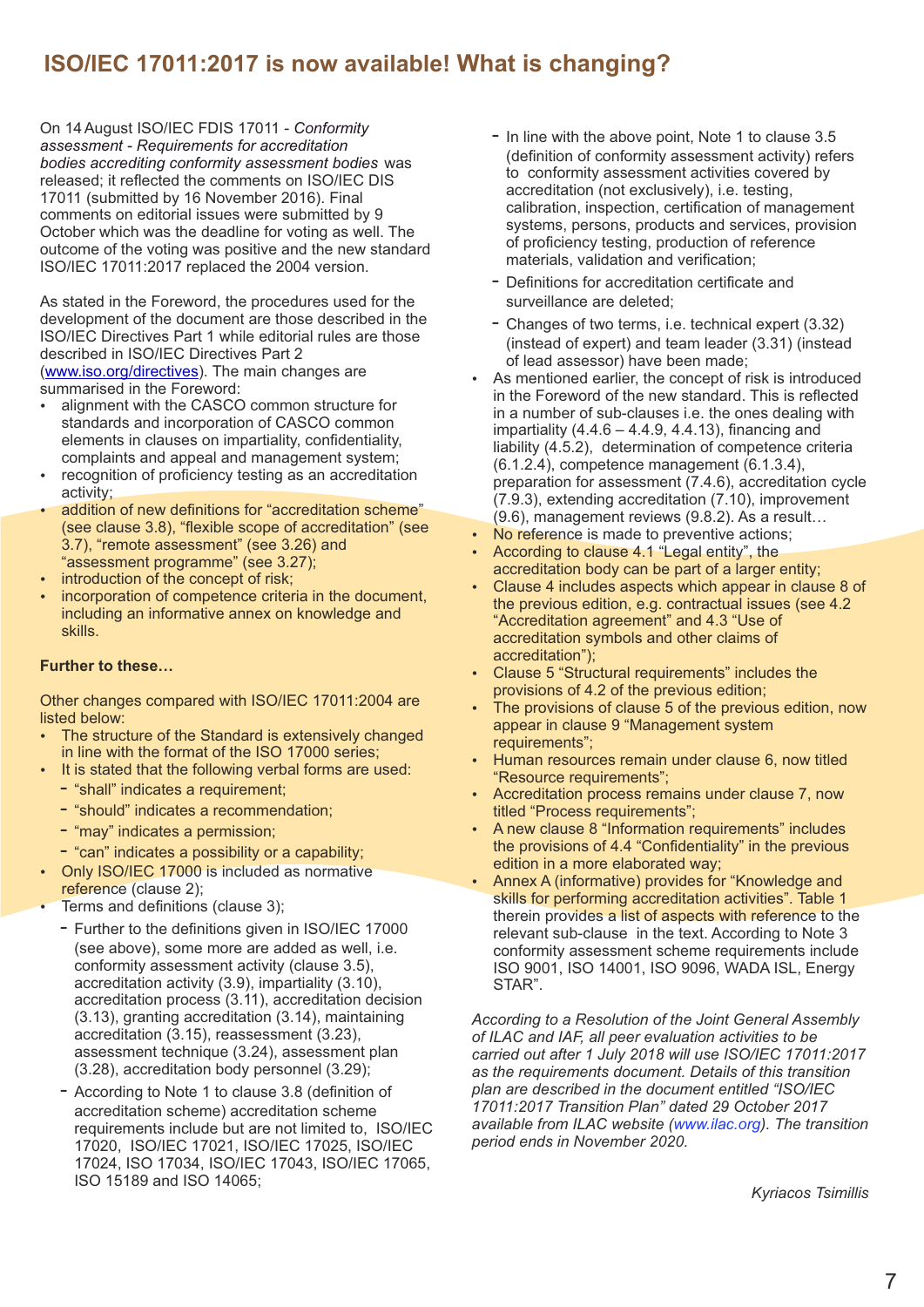# **NEWS \* NEWS \* NEWS \* NEWS**

# **METROFOOD-RI: a proposal for an infrastructure for promoting metrology in food and nutrition**

Assuring access to healthy, nutritious and safe food is a worldwide challenge, involving international organizations, governments, regulators and control authorities, producers and traders, research, academic and training institutions, communicators and the general public. Measurements are involved in most of the processes leading to decisions in this area (for example: withdrawal of unsafe food; choice of sources of primary ingredients; assessment of nutritional supplements) as well as those aiming to address best practices, guidance and advice in terms of food production, handling and consumption. The quality and comparability of measurements in all fields of food analysis, as well as in areas addressing food production, nutrition, health effects and environmental impact, is a key-issue to determine reliable progresses toward this goal and the fruitful sharing of new knowledge. Within the framework of the European Strategy Forum on Research Infrastructures (ESFRI), the project METROFOOD-RI was developed to provide a platform for the development of different activities throughout the food chain, shared across different partners and competences, toward high quality measurement results and data collection, as well as basic and frontier research in food and nutrition. This initiative was presented to the Eurachem General Assembly at its meeting in Nicosia, Cyprus, 1-2 June 2017, who agreed to endorse the proposal, as it could be expected to effectively promote metrology in the food&nutrition sector, thus supporting improved quality of the results of research, production and control, with significant benefits for both consumers and industrial development. In particular, the project envisages a "Physical-RI", composed by a "METRO" area, devoted to the development and validation of new methods and devices as well as to the production of (Certified) Reference Materials and a "FOOD" area involving experimental fields/farms/plants and kitchen labs for studying food quality, safety and authenticity all along the food chain. This is complemented by an "electronic-RI" aiming to provide a free access web platform to share and integrate information and data on the availability of metrological tools for food analysis, for example integrating existing databases on food composition, nutritional contents and levels of contaminants, in foods produced in different geographic regions by applying different technologies.

At this stage, the project, involving 48 partners from 18 European Countries, concluded its "Early Phase" as research infrastructure, presenting the plan for the future organization, as well as its managerial tools, quality system and reference networks. As "proof of concept" three new reference materials (rice grain, rice flour and oyster tissue) were prepared by the joint effort of the partners, and a prototype of the web - platform was developed and applied to manage and share the data generated in this process. Finally, the Workshop "Let's shape our FOODure" (Brussels, 19 December 2017) explored, with several stakeholders, how the new research infrastructure METROFOOD-RI can help satisfying the customer's demand for healthy, nutritious, safe and (possibly) sustainable food. The role of metrology to demonstrate food quality and safety, as well as the authenticity of raw materials and products, through chemical and biological markers and fingerprints was clarified. Furthermore the impact of improved quality of data on innovation and sustainability of production and advancement of research in various disciplines related to food&nutrition was highlighted. The full operation of METROFOOD-RI is foreseen in 2023 but the various services will be progressively activated starting from 2019.

> *Giovanna Zappa, Claudia Zoani, Marina Patriarca*

# **Recommendations for Future Metrology Research in Europe**

In October, the European Commission published the expert report on final evaluation of the European Metrology Research Programme (EMRP) and interim evaluation of the European Metrology Programme for Innovation and Research (EMPIR). The report, prepared by an independent expert group for the Commission, provides a clear endorsement of the metrology initiatives. It supports the full continuation of EMPIR, and suggests increasing the budget for a potential successor initiative. The expert group advocates increasing openness and inclusiveness to involve a wider measurement community, as well as ensuring effective coherence with other programmes.

Apart from evaluation of both research programmes, the report brings a short measurement and metrology historical background, the current status and future recommendations. Amongst the general trends in measurement/metrology, the report points, amongst other, to increasing need for reliable quantitative data in highly interconnected measuring systems, environment and the atmosphere, food and nano-science and scientific measurement in medicine.

[Full report is available on https://ec.europ](https://ec.europa.eu/research/evaluations/pdf/emrp-empir_expgrp_report_final.pdf)a.eu/research/evaluations/pdf/emrp-empir\_expgrp\_report\_final.pdf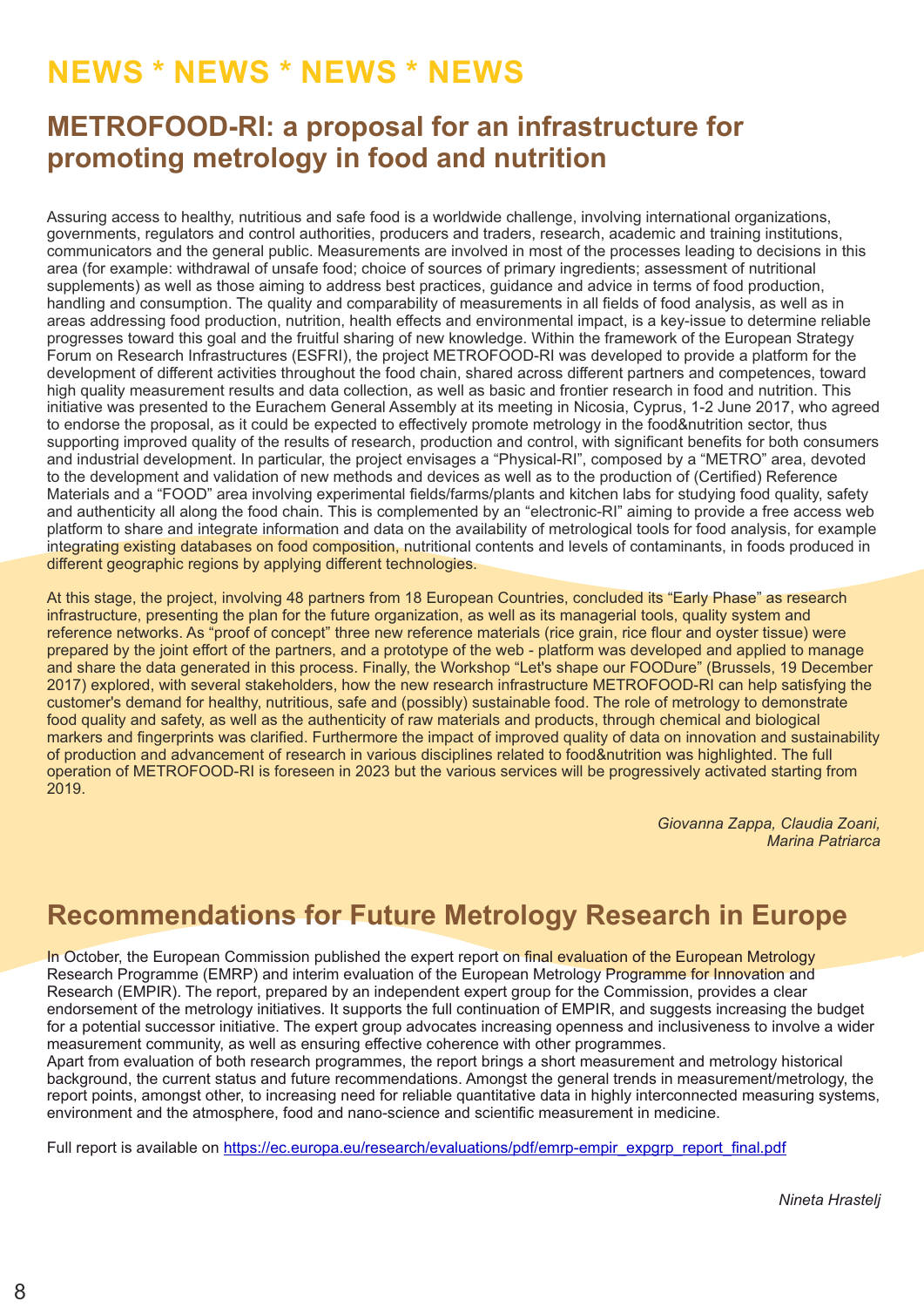# **NEWS \* NEWS \* NEWS \* NEWS**

# **Handbook for Calculation of Measurement Uncertainty**

Based on experience gained by many laboratories using this approach to estimate measurement uncertainty a new edition 4 was published in 2017 of the Nordtest handbook TR 537.

Major updates are:

- Uncertainty over the measurement range  $-$  a separate section has been added, this being one of the major difficulties of applying this approach.
- Estimating standard deviation from duplicates  $-$  a pooled standard deviation is used instead of a factor applied to the mean range.
- Use of control chart limits for the within-lab reproducibility is pointed out more clearly.
- Harmonisation with ISO 11352 Water quality Estimation of measurement uncertainty based on validation and quality control data. The ISO standard applies the approach to estimate measurement uncertainty presented in this handbook.



#### · Recommended resources:

- Software MUkit freely available software following in detail this approach to estimate measurement uncertainty.
- On-line course a link is given to a course from University of Tartu presenting in detail this approach to estimate measurent uncertainty.

*Bertil Magnusson*

# **71<sup>st</sup> NMKL Annual Meeting**

Eurachem cooperates with Nordic Committee on Food Analysis NMKL. At the 71<sup>st</sup> annual meeting of NMKL, held in Tampere Finland in August 2017, Dr Anna-Liisa Pikkarainen from Finntesting Association/Eurachem Finland gave a presentation on Eurachem's organisation, aims and activities in the field of quality issues. Both organisations cooperate internationally in the field of quality issues, to ensure the quality of analytical results.

> *Anna-Liisa Pikkarainen Finntesting Association*

# **Membership News**

Armenia was accepted as an Associate Member of Eurachem and is represented at the GA by Levon Melikyan. Hungary: Peter Fodor retired; the new Hungarian representative is Csilla Belvari from VITUKI Environmental Protection and Water Management Institute.

Serbia: Dragan Nikolic is succeeded by Jelena Bebic from Directorate of Measures and Precious Metals. Switzerland: Two new delegates attended this year's General Assembly – Andrea Weide and Kathrin Breitruck. Steve Ellison from the UK is now chairing the Measurement Uncertainty & Traceability WG since Alex Williams has retired. Ricardo Bettencourt da Silva from Portugal has been appointed as the new chair of the Qualitative Analysis WG. Joanna Znaleziona-Hadrova will serve as a treasurer until 2018.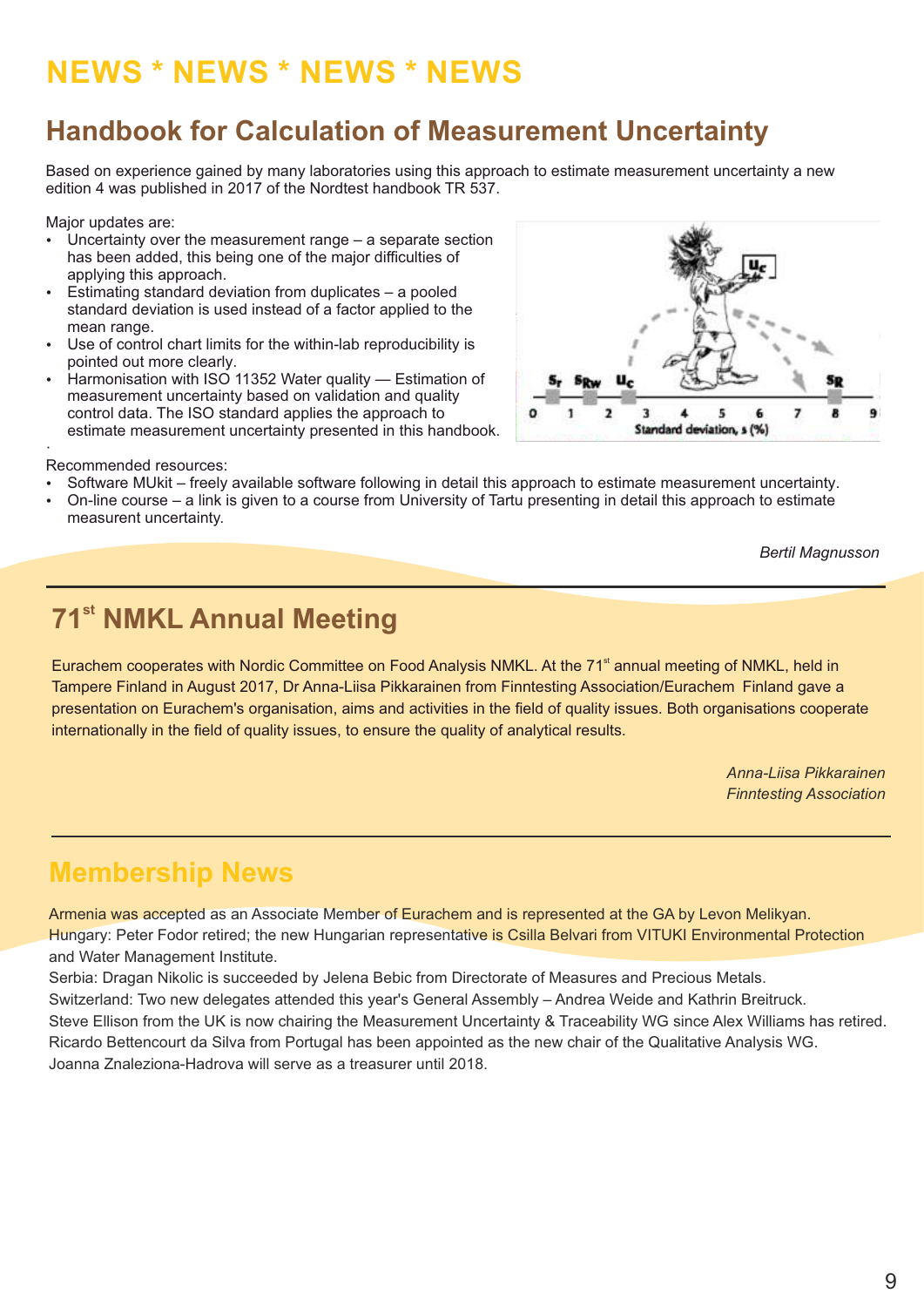# **Working Group Reports**

## **Eurachem Education and Training Working Group**

The Education and Training Working Group held a successful meeting during the General Assembly week in Nicosia in May. A key achievement of the group during the past year has been the revision of the Eurachem/CITAC 'Guide to Quality in Analytical Chemistry: An aid to accreditation'. The  $3<sup>rd</sup>$  edition was published on the Eurachem website in January 2017. The revision brought the Guide into line with ISO/IEC 17025:2005 requirements and ensures that the terminology is consistent with current international vocabularies.

2016 marked 5 years since the publication of the guide 'Terminology in analytical measurement: Introduction to VIM 3'. In line with Eurachem policies, the Working Group initiated a work item to review the Guide to identify what revisions (if any) are required. To assist with this process a short survey was launched in 2016 to seek opinions of users of the guide. In general the feedback was very positive but there were a number of suggestions for improvements to the Guide (the need for more examples covering a range of sectors was mentioned by a number of respondents). However, it was agreed that the feedback did not indicate that fundamental changes to the Guide are required. It was noted that many of the standards and other documents referenced in the Guide have been revised since 2011 so there is merit in updating the references. Given that the VIM is under revision, the group agreed that a minor revision of the TAM should be undertaken and this project is now

progressing. The new version of ISO/IEC 17025 was published in November 2017. In anticipation of this, the Working Group has prepared a leaflet to highlight the changes to the standard and what this means for laboratories.

In 2018 there will be a workshop on 'Data – Quality, Analysis and Integrity' in Dublin during the General Assembly week in Dublin. The Working Group is collaborating with Eurachem-Ireland on the organisation of this event.

Finally, the Working Group is also responsible for the 'Reading list' that is published in the publications area of the Eurachem website. The list is

reviewed annually and an updated version published on the website. The current members of the Working Group are listed on the Education and Training Working Group page on the website. If you are interested in joining the group, please get in touch!

> *Vicki Barwick Chair, Eurachem ETWG*

# **Method Validation Working Group**

2016 - 17 has been the year where the WG has "got back to normal" after the preparation and accomplishment of the International Workshop in Gent on 9 - 10 May 2016 under the title "Method Validation in Analytical Science – Current Practices and Future Challenges"

An article, summing up the outcome of the many working group sessions has been elaborated and will be published in the international journal "Accreditation and Quality Assurance". Look out for it. But in addition to elaborating the article, the outcome of the working group sessions has also been a great inspiration for the continued work in

the WG. The "normal" activities of the WG are mainly focusing on the ongoing work of expanding and improving the guidance on practical method validation. A list of subjects supplementing the existing "Fitness for Purpose" guide have been identified and in this period members of the group have been working on the following supplementary notes (probably to be added as annexes to the next version of the guide, but possibly also to be published as preliminary recommendations in the intermediate period):

- Linearity
- Selection (and validation) of Test Kits
- Dealing with Bias
- Extent of Validation/Verification
- Planning of Method Validation (establishing the protocol)
- Use of Blanks and Standard Addition

But more subjects are "in the pipeline" and the WG is also aware of possible needs for improvements of the existing text in the "Fitness for Purpose Guide" in a coming  $3<sup>n</sup>$ version (due around 2020). For that purpose a "Feed-back" facility will be

launched on the Eurachem website and inputs for necessary revision will be collected.

Furthermore the WG is working on identifying a number of illustrative examples on application of the various principles in the guide – also for eventual up-load on the website. Users of the guide are urged to provide good examples, which might serve as good inspiration for others (will be evaluated for relevance by the MVWG before presentation on the website).

The MVWG is also actively following the promotion and use of the validation guide around the world (incl. 6 translated versions by now). The promotion often goes through members of the WG actively using the guide in relation to various trainings and other presentations, but the MVWG is also preparing some leaflets and posters for promotion of the WG and the Guide (please contact for copies to be used at relevant events).

In August 2018 the WG has been invited to plan and conduct a special workshop on method validation as a part of the 22<sup>nd</sup> INTERNATIONAL MASS SPECTROMETRY CONFERENCE (IMSC) to be held in Florence, Italy, 26 - 31 August, 2018. 2 – 3 presentations will be given under the heading "Are MS based methods valid – i.e. Fit for Purpose?" as introduction to discussions among the participants.

Method Validation in analytical chemistry is still a hot topic – we do our best to follow the development

> *Lorens P. Sibbesen Chair, Eurachem MVWG*

# **Measurement Uncertainty Working Group and related topics**

The Eurachem working group on Measurement Uncertainty and Traceability is responsible for four current Eurachem guides;

- Quantifying Uncertainty in Analytical Measurement, (2012)
- **Traceability in Chemical** Measurement (2003)
- Use of Uncertainty Information in Compliance Assessment (2007)
- Setting Target Measurement Uncertainty (2015)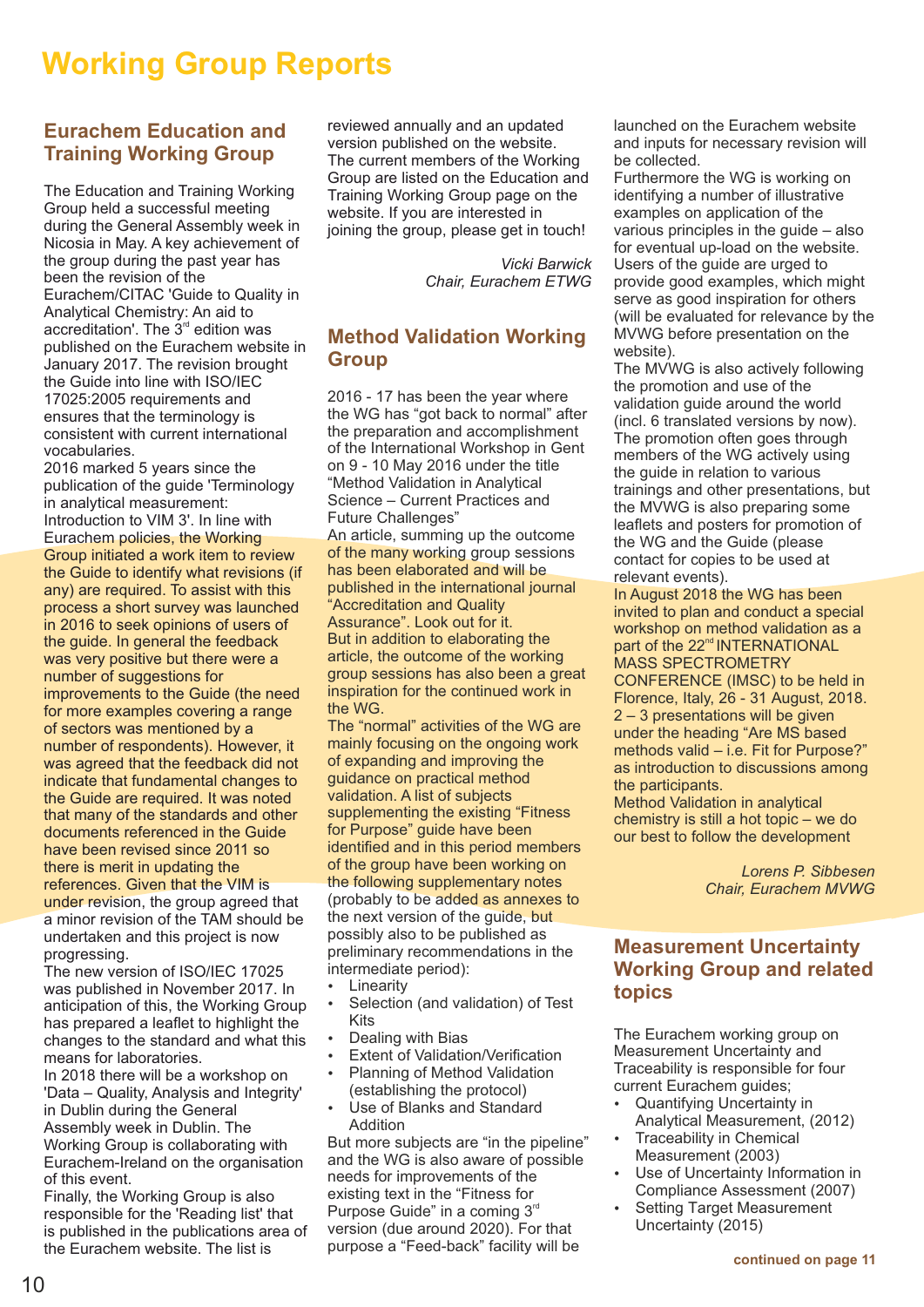# **Working Group Reports**

# **Measurement Uncertainty Working Group and related topics c.d.**

The Traceability Guide is undergoing a modest revision expected to be available in 2018. Eurachem guides are reviewed every five years and a decision is taken if a new revision will be undertaken.

As an introduction to our guides we publish 2-page leaflets. Below is an extract from the leaflet presenting the target uncertainty guide showing that you can base your target standard uncertainty on reproducibility data  $(s_{R})$ from a standardised method.



How to treat an observed bias is an on-going question. The working group published a leaflet on this topic in 2017 - note on *the treatment of an observed bias in analytical methods*.



Extract from the Eurachem "bias" leaflet

The working group will monitor developments in the handling of measurement bias with a view to preparing improved guidance on the treatment of an observed bias in uncertainty evaluation.

The working group is following development within the ISO group *Joint Committee for Guides in Metrology* (JCGM) and the uncertainty issues in the ISO/TC69 *Applications of statistical methods.*

Developing and promoting an understanding of Bayesian methods for evaluating and utilising measurement uncertainty is an important task. The present GUM does not deal well with severely nonnormal distributions, high uncertainty (> 30%) and cannot take account of prior information, such as the fact that a true concentration cannot be negative or that purity cannot exceed 100%. Bayesian methods can provide useful alternatives in these circumstances.

All the Eurachem guides and leaflets as well as several translations related to measurement uncertainty and metrological traceability, are available from the Eurachem website.

We all thank Alex Williams, who has been a very active chair for this working group from the start, and has now stepped down. The new chair is Steve Ellison and Bertil Magnusson takes over as Secretary for the WG.

> *Bertil Magnusson Secretary, Eurachem MUWG*

## **Qualitative Analysis Working Group**

The Qualitative Analysis Working Group is currently working towards a guide on "The Expression of uncertainties in qualitative analysis and testing", a topic on which there is currently very little published guidance. "Qualitative analysis" includes, for example, the identification of chemical compounds using spectroscopic methods, or use of test kits that respond positively or negatively to the presence of a particular material. Although measurements are often involved in such analysis, the result is not usually numerical, so the usual concept of measurement uncertainty for quantitative measurement does not apply. Instead, uncertainty is expressed in terms of false response rates or other probabilistic statements. The Guide will provide information on the main metrics used for this purpose, focusing on the determination of different metrics and on their advantages and disadvantages.

The most important metrics in use at present include false positive and false negative rates, the 'sensitivity and specificity' measures derived from these and used in clinical practice, and the 'likelihood ratio' used heavily as a statement of 'strength of evidence' in forensic DNA interpretation and, where available the Bayesian 'posterior probability', which provides an indication of the probability that a conclusion is correct.

At its latest meetings, the group also agreed to include measures of precision for qualitative tests. In the qualitative context, 'precision' still relates to the agreement between results, as it does in quantitative analysis. It is, however, expressed in different ways, as concepts such as standard deviation do not apply well to qualitative data.

Including measures of precision has slowed the work, but the group are working hard under its new Chair, Ricardo Bettencourt da Silva, to prepare a draft for comment in 2018.

> *Steve Ellison Secretary, Eurachem QAWG*

**Proficiency Testing Working Group**



The EURACHEM Proficiency Testing Working Group (PTWG) has made good progress on a number of work activities during the past year:

- The 9<sup>th</sup> Eurachem PT Workshop was successfully organised in St Bernardin Resort, Portorož, Slovenia, during October 2017 – see page 6. Following the success of this workshop, the PTWG will start to put together plans to organize the 10<sup>th</sup> PT Workshop in 2020.
- The leaflet on "Proficiency Testing – how much and how often?" which was published in English towards the end of 2016 has now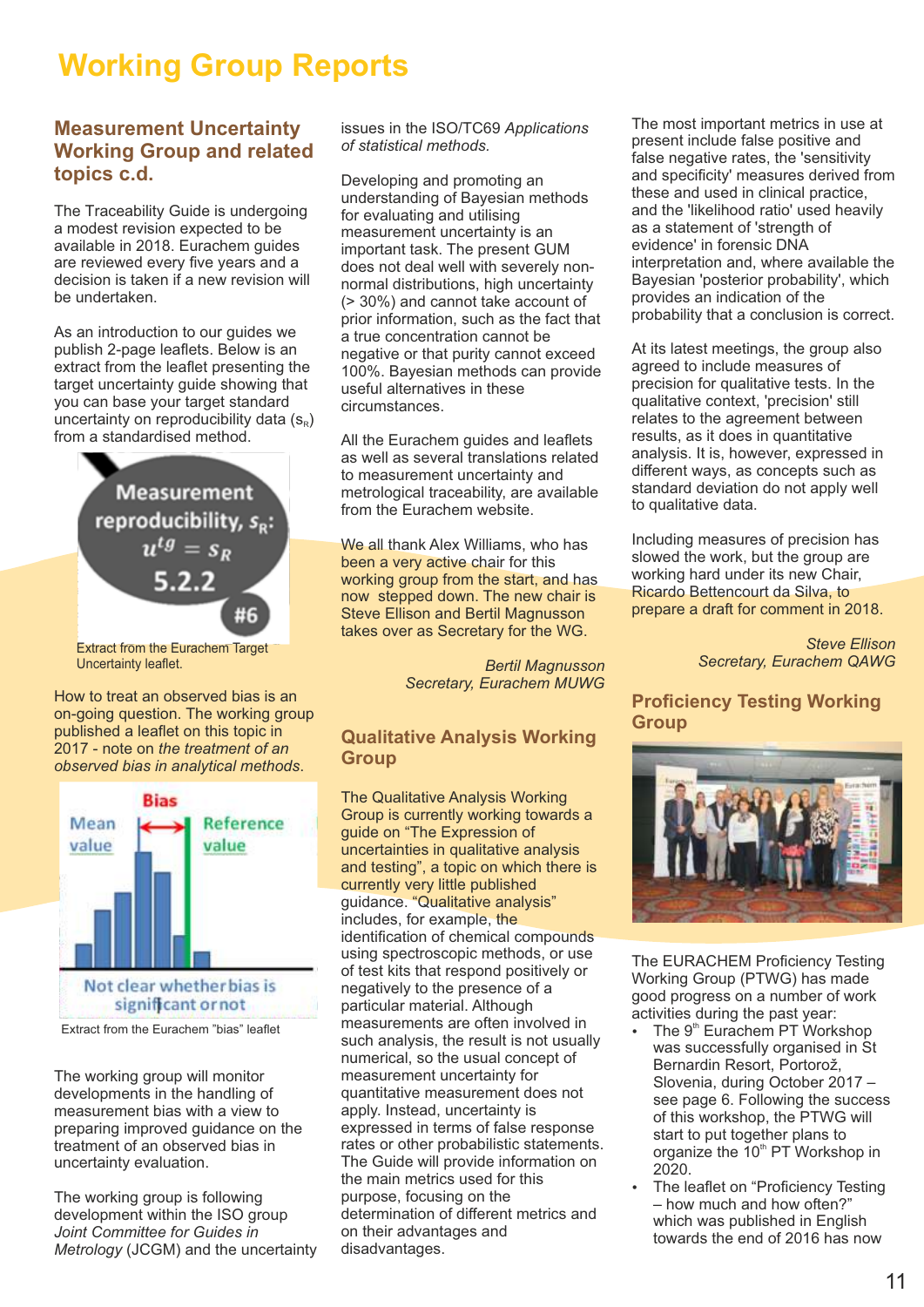been translated into a number of languages - French, German, Serbian, Swedish and Turkish.

Two new leaflets are currently being developed on the following topics: - Use of surplus proficiency test items;

- How to investigate poor performance in proficiency testing.

Current members of the PTWG are: Brian Brookman, UK (Chair); Tracey Noblett, UK (Secretariat);Fatma Akcadag (Turkey); Kathrin Breitruck (Switzerland); Ewa Bulska (Poland); Owen Butler (UK); Laura Ciaralli, (Italy); Monika Horsky (Austria);

Michael Koch (Germany); Mitja Kolar (Slovenia) Caroline Laurent (France); Raquel Dragan Nikolic (Serbia); Murtula (Spain); Markus Obkircher (Switzerland); Colmán Ó Ríordáin (Ireland); Ulf Örnemark (Sweden); Marina Patriarca (Italy); Kees van Putten (The Netherlands); Piotr Robouch, (EU); Erika Sárkány (Hungary); Lorens Sibbesen (Denmark); Ulla Tiikkainen (Finland).

> *Brian Brookman Chair, Eurachem PTWG*

# **Uncertainty from Sampling Working Group**

The Eurachem WG on Uncertainty from Sampling aims to revise 'The Eurachem/CITAC Guide on 'Measurement uncertainty arising from sampling: A Guide to methods and approaches', published originally in 2007.This modest revision, undertaken jointly with CITAC, EUROLAB, Nordtest and the UK RSC Analytical Methods Committee (AMC), is expected to take around 18 months.

> *Mike Ramsey Chair, Eurachem USWG*

# **National Reports**

The work within our national Eurachem organisations is one of the most important channels to convey our message to the laboratories and our stakeholders. Below you will find reports about activities in the national organisations.

## **BELGIUM**

BELAB is the association of Belgian Laboratories and organizations involved in accreditation. BELAB is member of Eurachem and Eurolab. The association has an Executive Board with 9 members and counts 61 members in the GA.

Members of the Executive committee of BELAB are represented in several advisory boards of BELAC (Belgian accreditation authority).

Since 2012, BELAB is has been lead by Isabelle Vercruysse (chair) and Philippe Dewolfs (vice-chair). BELAB organized on the  $9<sup>th</sup>$  and 10<sup>th</sup> May 2016 together with the Method Validation Working Group of Eurachem, the workshop "Method Validation in Analytical Science-Current Practice and Future Challenge" in Gent. For the workshop 129 persons were registered and came from 24 different countries. Gent was also the venue for the Executive Committee of Eurachem (18 participants, 14 countries) and General Assembly of Eurachem (43 participants, 25 countries) and for the Eurachem working group "Education& Training, "Uncertainty&Traceability" (30 participants, 7 countries). In 2017, a BELAB seminar was organized in March in Brussels in English and Flemisch. Nearly 160 persons (80 Flemish and 78 French

speaking people) from very different fields (pharmacy, textile, water, food, construction,etc.) attended the seminar "The New ISO17025: an introduction". This seminar was presented by Erik van Amelsfoort (The Netherlands) and Nicole Van Laethem (BELAC) and Ellen Somers (Executive director BELAC). In the introduction given by the president en vice president of BELAB, the work of BELAB, Eurachem and Eurolab was presented.

At the General Assembly of BELAB in May, Ellen Somers (Executive director BELAC) presented the objectives of BELAC for 2018.

Every year the activities and information of Eurachem are diffused by a presentation at the General Assembly of BELAB, through the website and via mailings to the members of BELAB. The Eurachem Newsletter is also distributed between the BELAB members.

BELAB distributes also a newsletter twice a year by mail among the members with the latest news from BELAB and Eurachem.

*Isabelle Vercruysse,* 

## **BULGARIA**

During 2016, the Bulchem section within Union of Metrologists in Bulgaria has been involved in the following activities:

#### **Training events were organized covering the following topics:**

- Interlaboratory comparisons and proficiency testing - in March 2016 (30 participants); -Method validation in June 2016 (27 participants); - Application of requirements of ISO/IEC 17043 - training were organized in cooperation with Bulgarian accreditation Service - in July 2016 (20 participants);- Sampling, development of plans for sampling - in December 2016 (10 participants).

**Discussion:** Practices for setting recalibration intervals of measuring instruments in relation to international recommendations (ILAC G24, Eurachem guide Accreditation for Microbiological Laboratories and etc.), including measuring instruments used - in the chemical field - in November 2016 (more than 100 participants)

**Bulgarian translation** of Eurachem Guide: Quantifying Uncertainty in Analytical Measurement,  $3<sup>rd</sup>$  Edition (2012).

*Dimka Ivanova*

## **CYPRUS**

The Division of Quality Assurance was established in spring 2014 to operate under the Pancyprian Union (PUC); it was designated to undertake the role of the Cyprus Eurachem Committee. The Committee is now 20 years old! During the last year it has been focusing on the following: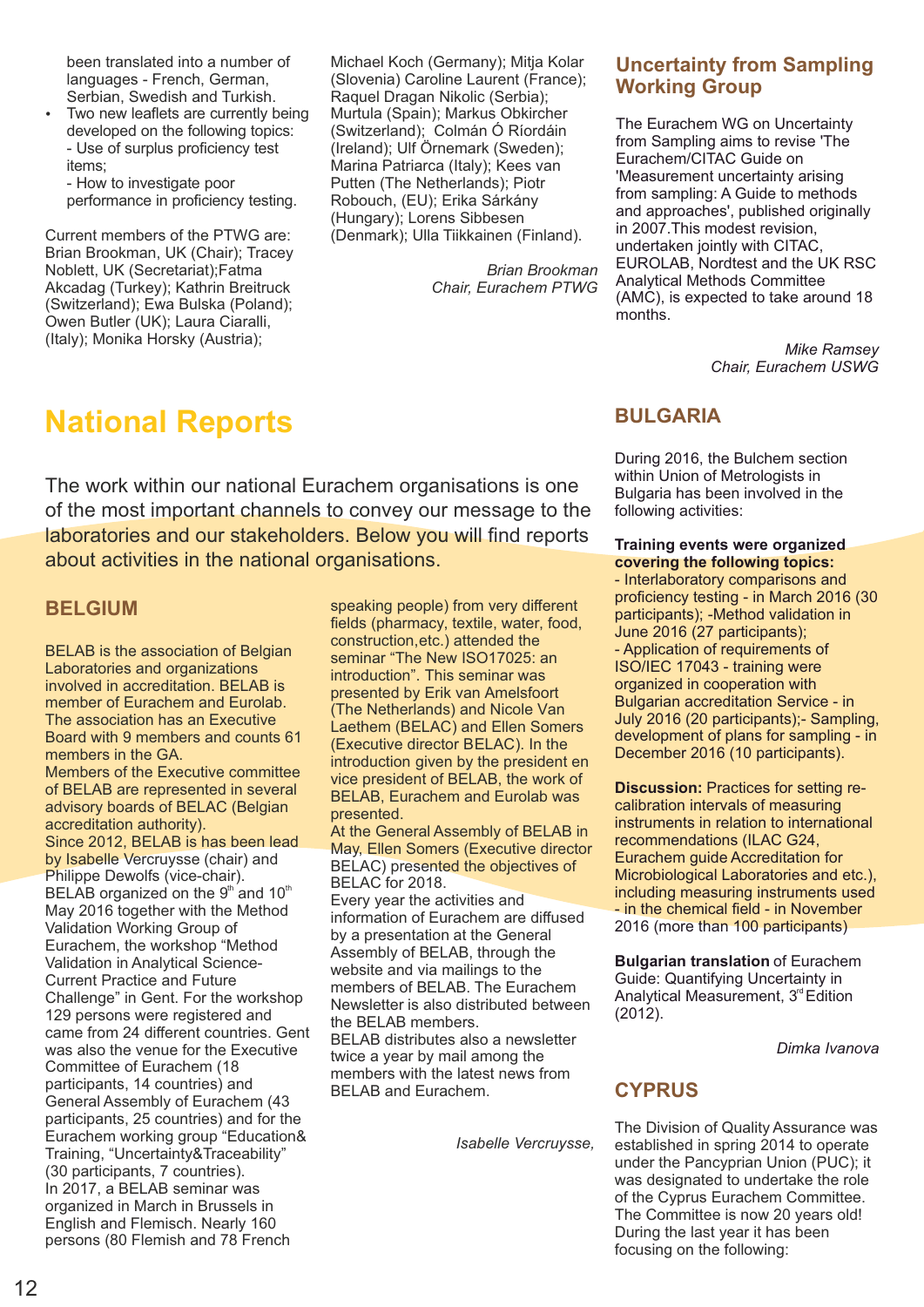# **CYPRUS c.d.**

#### **Organisation of the Eurachem Week 2017**

A number of colleagues worked under the Organising Committee of the Eurachem Week 2017, hosted in Nicosia from 29 May to 3June. The Committee was supported by an enthusiastic group of young graduates who used the opportunity of the Week to better understand some of the activities and the objectives of Eurachem. Further to organisational issues, the preparation of the Workshop organised at` the beginning of the Week was carried out by the Scientific Committee.

#### **Contribution to the preparation of the Workshop 2018**

The experience gained this year, especially some weak points, was communicated to the Irish colleagues to support them in their effort to organise the 2018 Workshop in Dublin.

#### **Awareness and training on the ISO/IEC DIS 17025**

Further to an introductory open discussion on the then developments regarding the revision of ISO/IEC  $17025$  ( $23<sup>rd</sup>$  November 2016) a oneday workshop was organised on the  $22<sup>nd</sup>$  February 2017. The Division was actively involved in the public consultation and commented on the ISO/IEC DIS 17025 published on the  $29<sup>th</sup>$  December 2016, thus supporting the Cyprus Organisation for Standardisation (CYS) to formulate its position by 22<sup>nd</sup> March 2017. Further to this, there was active participation in another event organised by CYS in cooperation with the Cyprus Accreditation Body (CYS-CYSAB) on the  $29<sup>th</sup>$  March 2017.



Photo: Lambis Elia

#### **Involvement in the work of Eurachem**

There was active involvement in the work of the EC and the ETWG. This included, among others, the contribution to the revision of the Eurachem/CITAC 'Guide to Quality in Analytical Chemistry: An Aid to Accreditation' and the newly initiated work for the revision of the TAM

Guide.

#### **Translation of Eurachem leaflets**

Emphasis was given to the translation into Greek of recently published Eurachem leaflets. This new activity with the involvement of students, is mostly oriented to the familiarization of the terminology both in English and Greek. It is expected that more colleagues will express their interest in participating in Working Groups.

#### **EuCheMS**

The Division is also participating in the work of the Division of Analytical Chemistry of EuCheMS.

#### **Website**

The activities of the Division appear on the website of the PUC (http://chemistry.org.cy). However, it has been realised that more effort needs to be made to make this tool more useful; in the meantime a website which was specifically constructed for the needs of the Eurachem Week namely https://www.ucy.ac.cy/eurachem2017 is being updated with the outcome of the events, especially lectures and posters presented in the Workshop as well as the Book of Abstracts and photos from the whole week.

#### **The Secretariat of the Division…**

consists of Dr Constantina Kapnissi-Christodoulou (University of Cyprus), Dr Despina Charalambous (Frederick University) and Dr Kyriacos Tsimillis.

*Kyriacos Tsimillis*

# **CZECH REPUBLIC**

Eurachem-CZ has been an independent organisation since 1993, with about 70 members currently, mainly analytical laboratories. Our main activities are focused on education and training. The Guide Setting and Using Target Uncertainty in Chemical Measurement was translated into Czech language and published together with a guidance focused on reference materials as an issue no 21 of series of our monographs called Qualimetrics last year. This document was presented by several introductory lectures at a local workshop dedicated to RMs and PTs in November 2016. The translation of the recently published Guide to Quality in Analytical Chemistry: An Aid to Accreditation has started this spring. We aim to publish it as an issue no 22 of Qualimetrics by the end of the year. Our organisation issued two Newsletters with 8 pages of text for our members. The summer 2016 edition addressed challenges in the determination of volatile substances in water by GC/MS and LC/MS. The winter 2017 edition was dedicated mainly to human errors and reliability of results in a chemical laboratory.

Our members can find up-to-date information about our activities as well as many freely accessible leaflets on our webpage – www.eurachem.cz. Members of the Executive Committee of Eurachem-CZ have closely cooperated with Czech Institute for Accreditation, Czech Metrological Institute, and EUROLAB-CZ within an association called 4E-CZ.

*David Mild*e

## **DENMARK**

The number of members of Eurolab Denmark (nesting Eurachem activities in Denmark) has been rather constant over the last 3-4 years (now around 65), but the number of analytical laboratories has been decreasing slightly over this year due to merging of a number of single laboratories into big, multinational laboratory companies. The activities in Eurolab Denmark, directly related to Eurachem issues, are arranged in a specific network for Analytical Chemistry (and partly a parallel network for Microbiology). Around 90 and 60 persons from the various member laboratories are connected to the two networks respectively. Also in 2017 Eurachem/Eurolab Denmark has been very much focused on the up-coming revision of the ISO/IEC 17025 standard as most of our members among analytical and microbiological laboratories are accredited. The possible impact of the changes in such laboratories has been discussed at member meetings. A continued issue/challenge in relation to reliable analytical results is the contribution to uncertainty on the results stemming from the sampling and sample handling processes. This was highlighted at a meeting in the Analytical Chemistry network and it is obvious that the challenge is ongoing, not least in relation to the very wide variety of sample types, which are delivered to the analytical laboratories.

Generally, Eurolab Denmark is representing the accredited laboratories in Denmark in relation to the Danish Accreditation Body,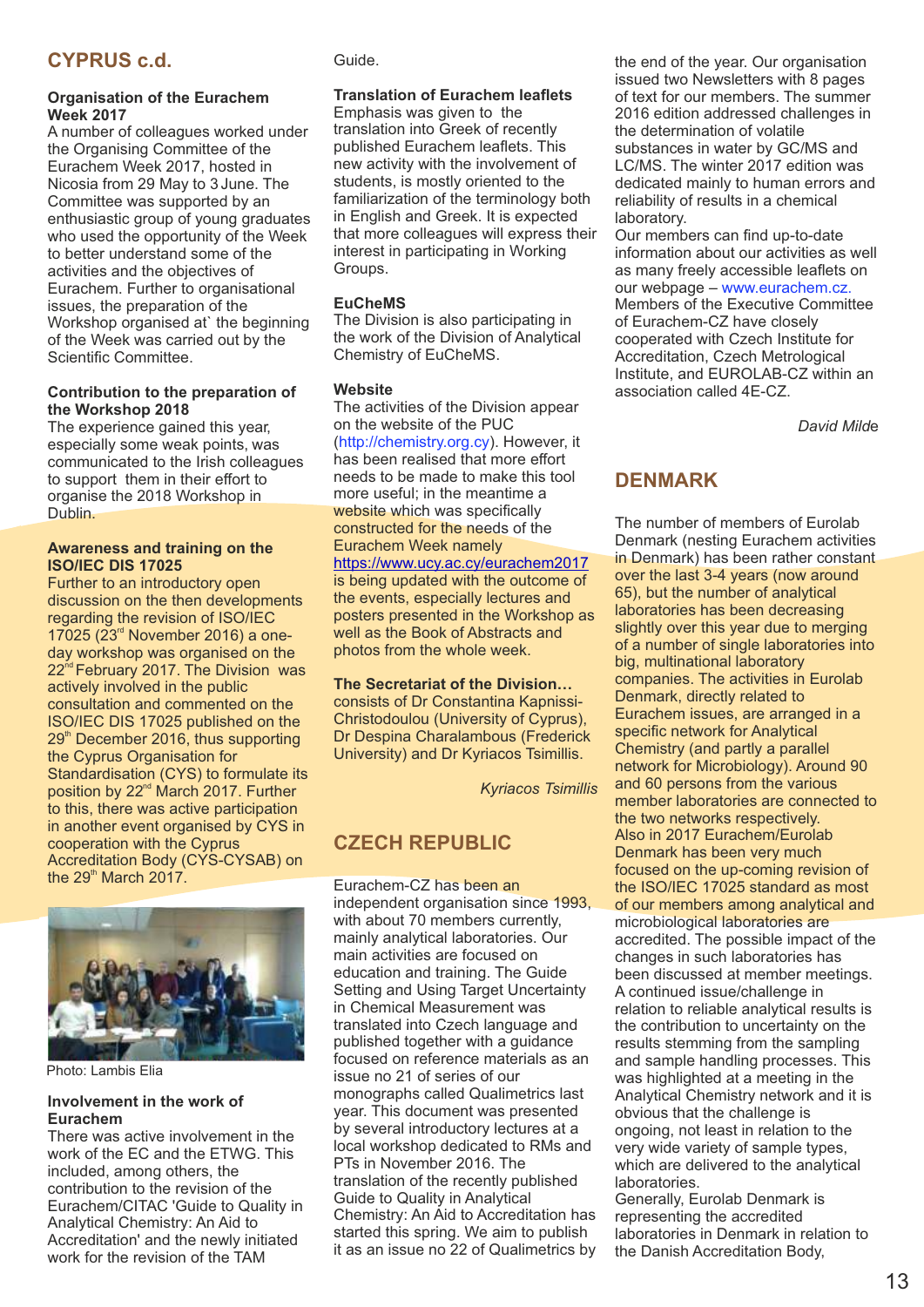#### **DENMARK c.d.**

DANAK (appointing/supporting members for the various advisory groups within DANAK). Especially the discussions in the advisory groups related to Environmental Testing and another related to Food Testing are followed closely in the Network for Analytical Chemistry, as well as in the board for Eurolab Denmark.

*Lorens P. Sibbesen*

## **ESTONIA**

Eurachem activities in Estonia are coordinated by Estonian Environmental Research Centre (EERC). Two national representatives are Riin Rebane from EERC and Ivo Leito from University of Tartu. Eurachem activities in Estonia are mostly related to the general activities of EERC and University of Tartu. Firstly, there are a growing number of people in both institutions, who are involved in the accreditation process in Estonia as technical assessors. This has increased the competence vastly. Additionally, EERC organizes proficiency testing under ISO 17043 and also provides seminars with topics such as how to evaluate PT results or specific validation parameters that are under close observation (limit of detection, uncertainty etc). Education is a large part of the Eurachem activities in Estonia. Ivo Leito is responsible for organizing Massive Open Online Courses (MOOC) such as "Estimation of measurement uncertainty in chemical analysis" and "LC-MS method validation". When the first one has been organized for few times already, the latter one was organized for the first time and altogether 303 people were registered from 61 countries. 224 participants actually started the course (i.e. tried at least one graded test at least once) and out of them 168 successfully completed the course. The overall completion rate was 55%. The completion rate of participants who started the studies was 75%. Meaning that it was a big success!

And lastly, a new project has been started called Estonian Centre of Analytical Chemistry

(http://akki.ut.ee/?lang=en) with Ivo Leito as chairman and Riin Rebane as project manager. ECAC has been set up by the University of Tartu (UT), Tallinn University of Technology (TUT) and Estonian Environmental

Research Centre (EERC) and focuses on high quality chemical analysis and chemistry education in Estonia.

*Riin Rebane*

# **FINLAND**

Finntesting Association and Eurachem Finland - as a part of the association – organised two annual **meetings and seminars** with discussions in 2016. The members of the association – companies and individuals - were informed about events as well as on quality issues and activities through web pages.

The first seminar was about "25 years of FINAS accreditation" where Mr Risto Suominen, Director of FINAS, gave a presentation on the **renewal of the standard ISO/IEC 17025:2005** on general requirements for the competence of testing and calibration laboratories.

In the second seminar the main emphasis was put on **circular economy**, especially from the point of view of laboratories and their new possibilities. Mr Tero Eklin, Director of Laboratory of the Finnish Environment Institute (SYKE), presented an overview on the topic introducing new expected challenges concerning clients' needs on method development in the field measurement. Needs for traceability, metrology and cooperation are foreseen. Discussion about scope, need, and requirements of official methods and interpretation aspects from the point of view on circular economy continues also in 2017.

Traditionally, the association encouraged two students by delivering them **awards** based on their meritorious thesis where quality assurance aspects had been taken into account. The students presented their studies during the seminar: Ms Kaisu Räisänen (Metropolia, University of Applied Sciences) about "using internal audits to develop processes in the laboratory" and Ms Johanna Salo (University of Turku) about "antocyanins and metabolism after meal".

In 2016 Eurachem's **information**  leaflet "Selecting the right proficiency testing scheme for my laboratory" was translated in Finnish.

There are ten members in the executive board of the association. The association has nominated members in working groups on national and international activities on quality issues including Eurachem General Assembly and Eurachem Working Groups.

*Anna-Liisa Pikkarainen*

# **FRANCE**

BIPEA took part of the activities of the PT WG and translated in French all the leaflets available produced by the group.

*Caroline Laurent*

# **GEORGIA**

**Georgian Laboratory Association (GeLab)** is the association of different kind of Georgian Laboratories (testing, calibration, industrial and academic labs), where most of them are involved in accreditation process. GeLab was established in 2013. It has a Board with 5 members and counts more than 20 member labs. The main activities of Gelab are focused on consultancy on requirements of ISO/IEC 17025, correspondingly on aid to accreditation, education and training. GeLab closely cooperates with the Georgian Accreditation Center (GAC) and with the Georgian National Agency for Standards in order to efficiently address the needs and expectations of member labs. In 2015, with the support of GeLab and TrainMiC program representatives, the Georgian national Trainers Team was established, which provides trainings for laboratory staff and interested persons. Trainings are organized in Tbilisi and also in different regions of Georgia as well. The training courses includes lectures, practical exercises and learning evaluation. Generally the main topics of the trainings are:

- Introduction to ISO/IEC 17025;
- Principles of Internal Auditing:
- Basics of Quality Assurance and Internal Quality Control;
- Introduction to Metrology in Chemistry (Metrological Traceability, Reference Materials, Sampling, etc.);
- **Fundamentals of Measurement** Uncertainty;
- Proficiency testing and Inter-Laboratory Comparisons;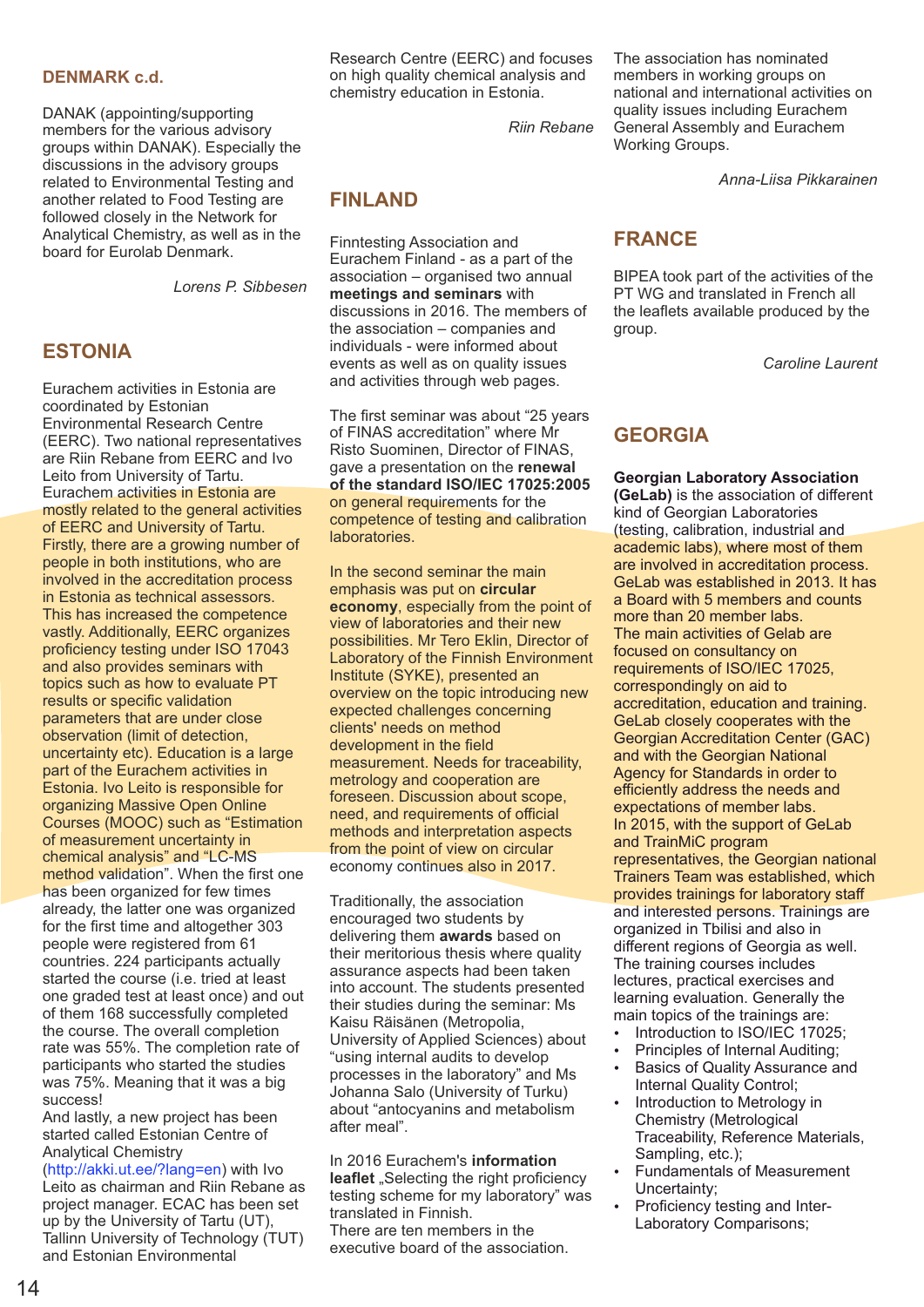## **GEORGIA c.d.**

GeLab is a member of Eurachem since 2014. It distributes the latest news from Eurachem among the members. The translation in Georgian language of Eurachem materials for actualization of existing training presentations is systematically ongoing.

According to requests from laboratories, it is desired to establish training events on following topics:

- ź ISO/IEC 17025:2017 Transition Training;
- Quality assurance in medical laboratories (ISO 15189);
- Quality Manager in Analytical Laboratory;
- Assuring of the requirements for microbiological tests based on international documents.

*Nino Manvelidze*

#### **GERMANY**

The Committee on Chemical Analysis of Eurolab-D mirrors the European Eurachem activities.The Committee usually meets twice per year to receive the reports of the German delegates, to provide input to the Eurachem working groups and to discuss issues with national importance. Recently the translations of the leaflet on "Proficiency testing – how much and how often" and the Eurachem Method Validation Guide into German have been intensively discussed and finalized. Together with other committees of Eurolab-D and in cooperation with other organizations (e.g. the German accreditation body) a national symposium has been organized on "The New ISO/IEC 17025 – Consequences for the Laboratory" which attracted a large number of participants.

*Michael Koch*

## **GREECE**

**T**he current Steering Committee of AGC/EEX has been elected in November 2015, for a three year term 01/01/2016-31/12/2018. During 2017 the following initiatives – among others – have been taken: 1.During the past year, the efforts to degrade the role of chemistry in the Greek educational system have been intensified. At this point discussions

concerning the teaching of chemistryphysics-biology as a consolidated module are taking place, by initiative of the Ministry of Education. The three associations of chemists, physics and biologists have reacted against this possibility, by issuing a joint communication.

2.During 2017 AGC/EEX continued its effort to present to the public unknown aspects of chemistry, used in everyday life. Athens, Thessaloniki and Patra hosted the "Science festival" and the "Night of the Researcher" events, at which the AGC/EEX was represented with great success.

3.Τhe presentation of ISO/IEC 17025 was followed up by organized training seminars concerning (a) the EC DG SANTE document and the requirements of method validation dedicated to the analyses of pesticide residues in foods and (b) the statistics used for the data analysis of PTs.

4.Other seminars took place as well, including "Verification of microbiological methods - Estimation of uncertainty - Internal quality control".

5.In 2017 several private schools asked for a presentation of the profession of chemist in some events organized for their students. Members of our Association have undertaken this task and the response of the students was overwhelming.

6.During the "National Chemistry Day" (March 11), AGC/EEX organized (i) a "Careers day" in Thessaloniki for the undergraduate chemistry students in collaboration with the Chemistry Department of Aristotelian University of Thessaloniki . There was a presentation from a chemist who owns an analytical laboratory and (ii) a chemist demonstrated an everyday life in the lab, as part of the "Workshop for Internships" program.

7.In 2017, one of the two teams which represented AGC/EEX took the second place in the European Chemistry Experiment Contest "CHEMISTRY REDISCOVERED", while students from the Greek team won two bronze medals at the 49th International Chemistry Olympiad in Thailand.

8.AGC/EEX also organized many workshops on various fields, such as: (i) Research and Innovation related to the chemical industry, (ii) food contact materials, (iii) nutritional supplements, (iv) circular economy and (v) important agricultural products.

9.Last but not at all least, AGC/EEX organized a two-day conference titled "INNOVATION and BUSINESS MAKING in the CHEMICAL INDUSTRY of the 21<sup>st</sup> CENTURY" in collaboration with (i) the Chemistry Departments of Athens and Ioannina, (ii) the Food Technology Departments of Athens and Thessaloniki and (iii) the Department of Dietetics and Nutrition of Thessaloniki (iv) the Association of the Greek Manufacturers of Packaging & Materials (AGMPM), (v) the Federation of Hellenic Food Industries (SEVT) and the (vi) Hellenic Association of Chemical Industries (HACI).

> *Triantafyllia Sideri Eugenia Lampi Anna Stefanidou*

## **IRELAND**

The Eurachem Ireland committee met regularly throughout the year. The committee comprises people interested in analytical chemistry from the public sector, private sector and the academic sector.The committee organises two workshops each year a TrainMiC® Workshop in Spring and an Analytical Chemistry Workshop in Autumn. The TrainMiC® Workshop is delivered by TrainMiC® Trainers trained by the JRC. The TrainMiC® programme has been separated into 3 Workshops designed to be independent of each other so attendees do not need to have attended the prior Workshops to benefit. TrainMiC® Workshop Part III took place on 25<sup>th</sup> April 2017. All places filled quickly showing the demand for these events. The topic for the 2016 Autumn Workshop was chosen based on feedback from attendees at previous Eurachem Ireland events. The Workshop 'Method Development (LC-MS/MS) and Method Validation' took place on 27<sup>th</sup> October 2016 with over 100 people attending and presenters from 8 different organisations. Feedback was positive and attendees requested additional similar events.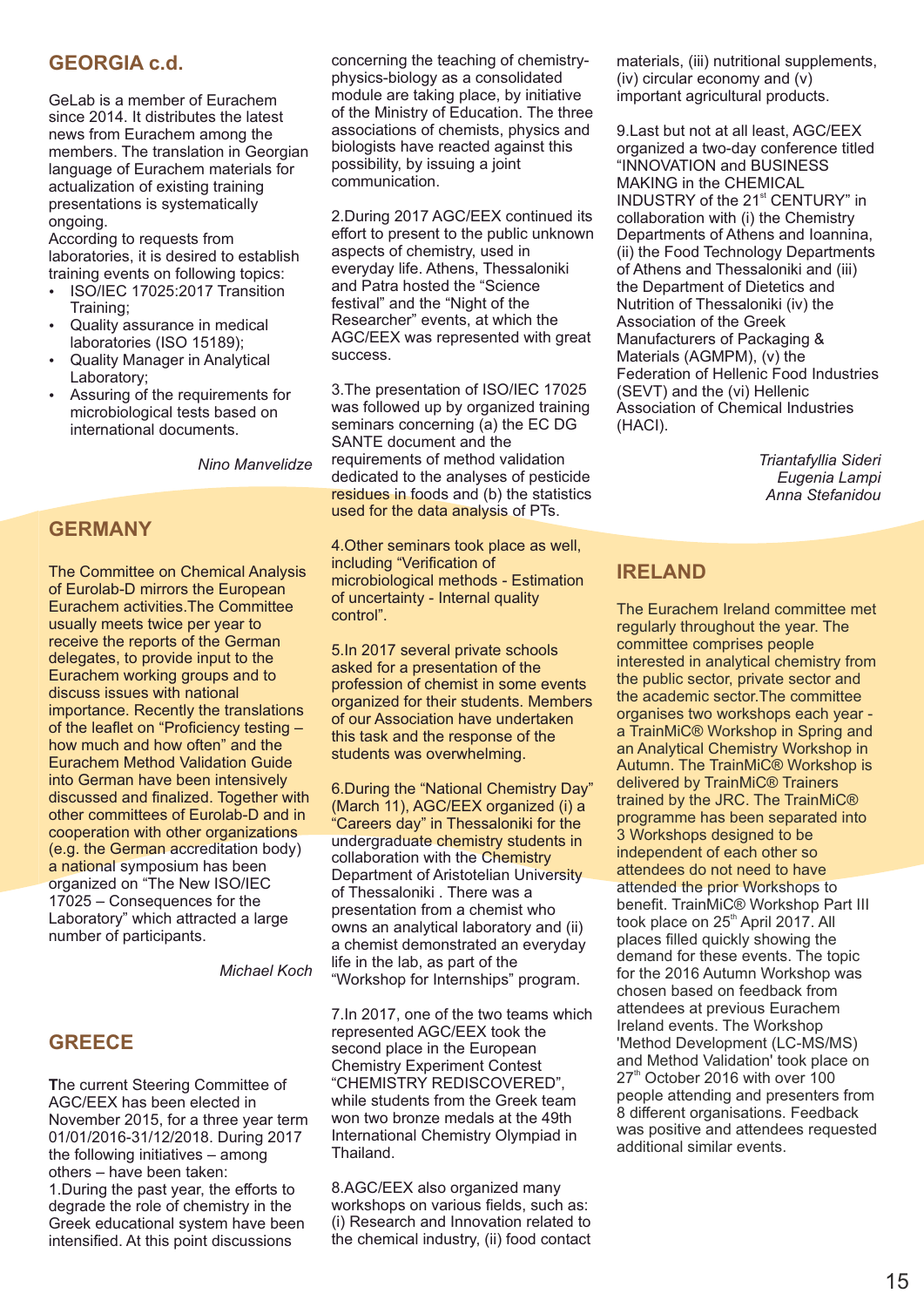#### **IRELAND c.d.**



Photo: Eurachem Ireland Workshop October 2016

The popular Eurachem Analytical Measurement Competition (EAMC) took place on 7 April 2017. The EAMC is held annually and the event is organised and run by the EAMC Committee, Eurachem Ireland Secretariat and by the host Institute of Technology/University. This year's EAMC competition was hosted by Dublin Institute of Technology. The judges were Ray Leonard formerly of Henkel Ireland Ltd., Tom Hannigan from Forensic Science Ireland and Darragh Cunningham from the Environmental Protection Agency. The day included a guest lecture from Vicki Barwick, Head of Commercial Training LGC (UK) and Chair, Eurachem Education & Training Working Group on the topic **Let's Agree to Agree - The Importance of Valid Measurements**. 25 teams from 13 colleges took part with Sligo Institute of Technology winning overall. Joint runners up were from Trinity College Dublin and Athlone Institute of Technology.

Eurachem Ireland communicates with its members via: mailing list; website;www.statelab.ie/eurachem.ht ml; LinkedIn group and articles in Irish Chemical News.

Ireland is well represented on Eurachem Working Groups and a number of new members from Ireland joined various Working Groups during the year.

The Eurachem Ireland Committee is busy organising Eurachem Week 2018 which will take place in Dublin Castle 14 - 18 May. The week begins with **Data - Analysis, Quality and Integrity,** an Eurachem International Workshop on 14 - 15 May followed by the General Assembly and related meetings on 16 -18 May. We look forward to welcoming our colleagues to Dublin next year.

*Barbara O'Leary*

### **ITALY**

The National Institute of Health (ISS) and the National Institute of Metrological Research (INRIM) represent Italy in Eurachem. Collaboration is in place with other relevant national organizations, such as the Italian Accreditation Body (ACCREDIA), the Agency for New Technologies, Energy and Sustainable Economic Development (ENEA), the Institute for Environmental Research and Protection (ISPRA) and a number of organizations at regional level. Activities focus on contributing to Eurachem guidance and its promotion to analytical laboratories at all levels, together with material from TrainMiC® (the "Training in Metrology in Chemistry" (www.trainmic.org) programme, originated by the former European Commission Joint Research Centre, Institute for Reference Materials and Measurements.

The biggest achievement for the past year was the completion of the translation into Italian of the revised Eurachem guide "The fitness for purpose of analytical methods" ( $2<sup>nd</sup>$ Edition 2014), carried out by a working group including various Italian organizations and now available from the Eurachem and Eurachem-Italia websites as well as from the ACCREDIA website.

Within the past year, Eurachem guidance was promoted to a wider audience in a number of occasions. The Eurachem poster was presented to the National Reference Laboratories (NRLs) attending the Annual Workshop organized by the European Union Reference Laboratory for Chemical Elements in Food of Animal Origin (Rome, Italy,  $28<sup>th</sup>$  September 2016) and to the delegates participating to the  $2^{\infty}$ IMEKOFOODS Conference (Benevento, Italy, 1-3 October 2016). Presentations highlighting aspects of Eurachem guidance were given in various occasions (TrainMiC training events "Measurement uncertainty, sampling uncertainty and legal limits". on 24<sup>th</sup> of May 2016, and on "Updates on Reference Materials and Proficiency Testing (ISO /IEC 17043)", on 13<sup>th</sup> of September 2016, Foggia, Italy; training session on Reference Materials at the Annual Workshop of the EURL CEFAO; Topic "Measurement uncertainty" at the Session 1B, "Measurement Procedures in Mycotoxin Analysis" in the 2<sup>nd</sup> IMEKOFOODS Conference).

New developments in Eurachem Guides and leaflets, with particular reference to the revision of the "Guide to Quality in Analytical Chemistry: An Aid to Accreditation", were presented at the Annual Workshop jointly organized by three Italian NRLs (Heavy Metals in Food, Heavy Metals in Feed and Additives in Feed), held in Turin on  $1<sup>st</sup>$  and  $2<sup>nd</sup>$  December 2016. The recent initiative of Eurachem to revise the guide on "Selection and use of reference materials" was presented on invitation by ACCREDIA during the event "Reference materials: challenges and opportunities" held in Turin, Italy,  $5<sup>th</sup>$ May 2017, as part of the A&T exhibition, to an audience of calibrating laboratories and reference material producers. Printed copies of the latest Eurachem Newsletter and of Eurachem leaflets were made available during the events. The recent Eurachem workshops ("Uncertainty in Qualitative and Quantitative Analysis", Nicosia, Cyprus, 29-30 May 2017, Proficiency Testing, Portorož, Slovenia, 9-12 October 2017) were promoted through the distribution of their announcements and links to mailing lists and through their publication on websites of Eurachem-Italia, ACCREDIA and other interested organizations. The relevant information was presented and distributed to the participants in the above-mentioned events. Italy also supported Eurachem by providing experts to contribute to the Eurachem Working Groups on: Education&Training, Proficiency Testing, Method Validation, as well as the joint EA-Eurolab-Eurachem WG on Proficiency Testing in Accreditation. A meeting of the MVWG was hosted in Rome, at ISS (Rome), in January 2017.

*Marina Patriarca*

# **POLAND**

Presently, 66 laboratories are members of the Eurachem-PL, Section of PolishChemical Laboratories in Club of Polish Testing Laboratories POLLAB. Since 18.12.2013 Eurachem-PL has been lead by Andrzej Brzyski (chair), Ewa Bulska (vicechair), and th[e section](http://analitica.org.ru/)  secretariat is hosted by secretariat POLLAB.

Members of the Section are involved in organization of symposia organized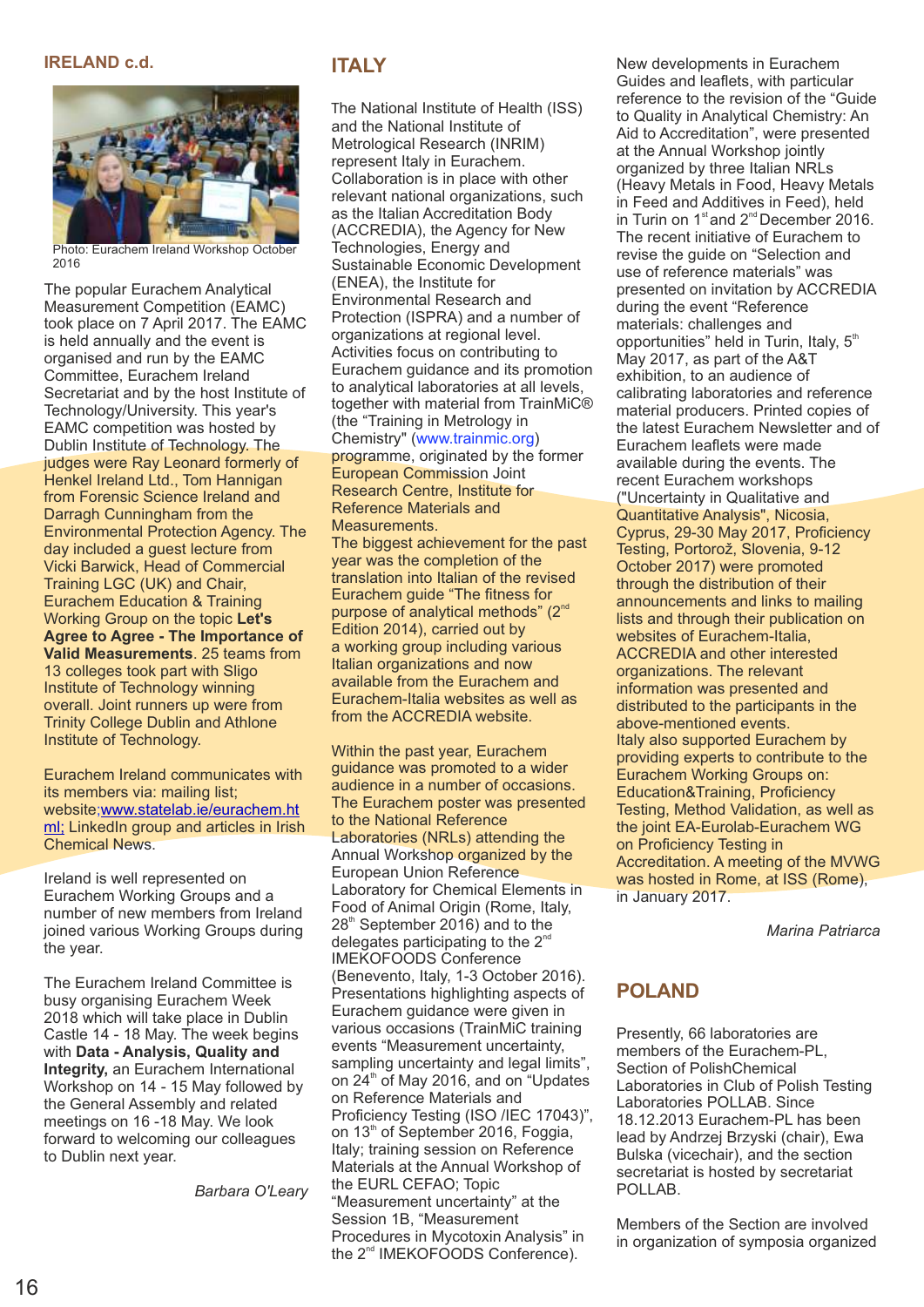## **POLAND c.d.**

every year by POLLAB. The main topic at XXII POLLAB Symposium (2016) was "Improvement of **laboratory work"**. In two rounds of the symposium was attended by over 400 participants.

We organized also a special topics meetings including invited lectures dedicated to selected subjects. In 2016 there was one meeting, where participants discussed about **"Process approach in laboratory and results of PT/ILC programs"**. In 2016 we organized 2 rounds ILC programs.

Eurachem-PL will continue its present policy to support laboratories in 2017. Our members will attend the Symposium POLLAB, section meetings and new ILC/PT programs.

*Andrzej Brzyski,*

## **PORTUGAL**

.

In 2016, the Portuguese delegates have been actively involved in the activities of the "Measurement Uncertainty and Traceability" and "Qualitative Analysis" Working Groups.

An Eurachem - PT working group translated some Eurachem leaflets to Portuguese

#### (http://ciencias.ulisboa.pt/pt/conferenc ia/eurachem).

The dissemination of Eurachem activities and guidance have been performed in teaching Metrology in Chemistry at the University of Lisbon, Euromaster on "Measurement Science in Chemistry", Erasmus Mundus on "Quality in Analytical Laboratories" and in TrainMiC training events. The publication of various papers on Analytical Chemistry and Metrology has also been used to publicize Eurachem guidance.

*Ricardo Bettencourt da Silva* 

#### **ROMANIA**

EURACHEM Romania Association continued its policy to support various laboratories from research institutes (INCDSB, ICECHIM, IMT, INMR), or from national and local agencies for public health, water and air quality control and environmental monitoring as well as from academic area enlarging their participation to various

actions organized by EURACHEM Romania and to be more involved in method validation procedures and PT schemes.

The main activity was the organization of the annual symposium, which became a tradition for EURACHEM Romanian Association. In mean time, translations of leaflets in Romanian language was done. Supported by its active members from the universities teaching staff, specialists, researchers and practitioners from specialized and accredited laboratories, EURACHEM Romania Association fulfilled in 2016 the followings:

- The National General Assembly of EURACHEM Romania
- Issue of the national publication of EURACHEM Informative Bulletin with papers related to the practical use of the reference materials in the analytical laboratory and the general and statistical principles of certification.
- Updating the web site http://www.eurachem.ro in order to assure a constant and dynamic information of our collaborators.
- Support and organize the "Petru Spacu" Analytical Chemistry and Coordinative Chemistry Contest for underdraduates students.

The activity for the previous year was presented at the General Assembly of EURACHEM Romania Association together with a research project funded by EU. Also, EURACHEM Romania fully supported and coorganized together with the University Politehnica of Bucharest the 2016 Edition of the already traditional students professional contest for analytical chemistry and coordinative chemistry "Petru Spacu" addressed to undergraduates students.

*Gabriel-Lucian RADU*

## **RUSSIA**

In Russia, from the second half of 2018, a gradual transition of accredited laboratories to new versions of the fundamental standards and normative references ISO/IEC 17025, 17011, 17034 is planned. In this regard, the **Association of Analytical Centers of Russia "ANaLiTiCa"** - the main representative of Eurachem in Russia (http://analitica.org.ru/), within the framework of the Technical Committee for Standardization, started developing national standards based on these international documents in 2017.

The Association "ANaLiTiCa" within the framework of the regular audit by the APLAC Commission, as the only international accreditation body in Russia, not merely successfully confirmed competence in the accreditation of testing laboratories and reference materials producers, but also expanded the scope of recognition in terms of accreditation of proficiency testing providers. Translation into Russian of all Eurachem leaflets and three Guides: The Fitness for Purpose of Analytical Methods, EURACHEM Guide, Quantifying Uncertainty in Analytical Measurement, EURACHEM/CITAC Guide, Terminology in Analytical Measurement –Introduction to VIM 3: EURACHEM Guide, are ready to publish.

New section in the journal "Reference Materials", devoted to Eurachem activities and documents was activated under the auspices of the **Ural Scientific Research Institute** 

# **for Metrology (UNIIM)**

(http://www.uniim.ru/) and the **Scientific Council on Analytical Chemistry of the Russian Academy of Sciences** 

(http://www.rusanalytchem.org), the Commission on Metrology of Chemical Analysis. This section is devoted to the main directions of normative-methodical Eurachem activity, strategic plans and objectives in the field of metrology of chemical analysis. Here will be announced and discussed drafts of documents, planned activities, translations of some international materials into Russian.

State Service of Reference Materials (RM) are permanent based on UNIIM, responsible for the approval and authorization of RM in the Russian Federation, for the information support of RM in the Russian Federation and for the harmonization of Russian regulations on RM with international references. Association "ANaLiTiCa" and Ural Research Institute for Metrology (with the participation of the State Service of Reference Materials), supports the proposal to hold a meeting of Eurachem General Assembly-2020 in Russia, Ekaterinburg. The satellite event of the General Assembly will be the International Conference on Reference Materials.

> *Vasilisa [Baranovskaia](http://analitica.org.ru/) Maria Medvedevskikh*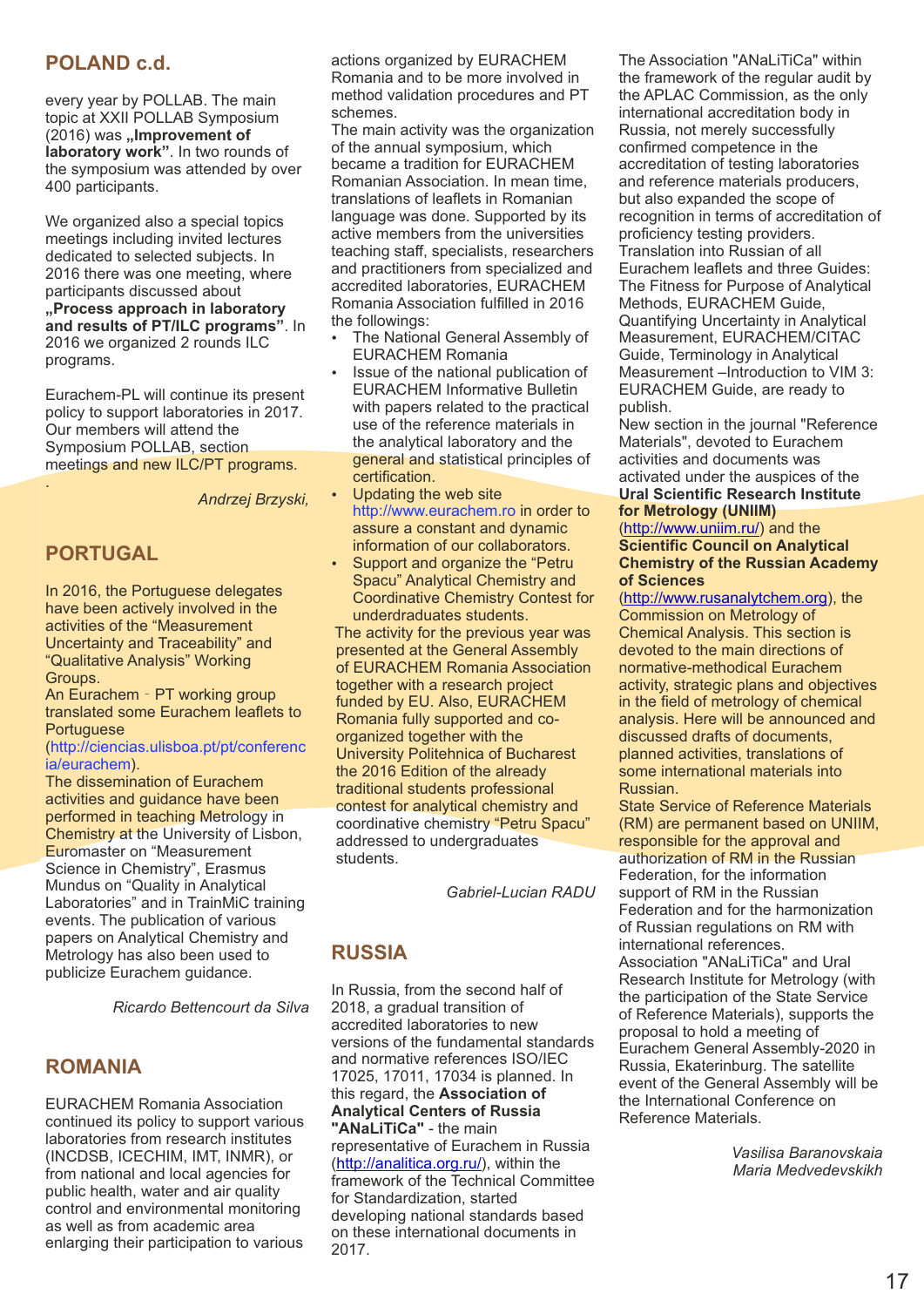## **SERBIA**

Contact organization for Eurachem activities in Serbia is Directorate of measures and precious metals (DMDM). Serbia's representatives in Eurachem are members of working groups WG Proficiency Testing, WG Measurement Uncertainty and Traceability and WG Education and Training. The vision was and still is to involve many related people and organizations in Serbia, particularly members of the Serbian Chemical Society and Serbian Biochemical Society, Association accredited laboratories and others. In Serbia there is no accredited PT providers, so activities regarding PT schemes are organized by DMDM. In 2016. are organized PT schemes in fields of temperature, refractive index and volume. Those activities are organized in full compliance with ISO/IEC 17034:2016.

In 2016 two PT leaflets were translated in Serbian language:

- WG Proficiency Testing leaflet "How much and how often"
- WG Education and Training leaflet "You talk, we understand – The way out of the tower of Babel".

From 21 to 22 December 2016 a TrainMiC (Training in Metrology in Chemistry) course was organized with the following topics: Traceability, Validation, Measurement Uncertainty, Sampling as a Part of a Measurement Procedure with Examples session EX-05-01-Nitrate-Water-IC.

In this moment Directorate of Measures and Precious Metals participates as a part of the European Metrology Programme for Innovation and Research (EMPIR). Four EMPIR [projects has](https://www.eurachem.org/index.php/events/workshops/169-ws-pt-2017) been developed as an [integrated pa](https://www.eurachem.org/index.php/events/workshops/169-ws-pt-2017)rt of Horizon 2020, the EU Framework Programme for Research and Innovation. In field of Metrology in Chemistry Ministry of Economy participates in EMPIR project ENVCRM 14 RPT03.

*Dragan Nikolic*

# **SLOVENIA**

In the past months, several training events related to quality in analytical laboratories were organised by the Slovenian Institute of Quality and Metrology (SIQ). Some of them were one-day events, which focused on a specified topic, such as validation, measurement uncertainty or measurement traceability. Additionally, the  $8<sup>th</sup>$  school for quality in analytical laboratories took place in October. This is a five-day training event, which covers all quality related aspects of measurements, from measurement tracebility to internal quality control, as well as ISO/IEC 17025 general requirements. To receive a certificate, the participants shall prepare and present a project on a topic from their laboratory.

This school has been granted 20 credit points by the Slovenian Chamber of Laboratory Medicine and



is listed as an official training for laboratory staff working in clinical laboratories.

Earlier in October, the 9<sup>th</sup> International Workshop on Proficiency Testing in Analytical Chemistry, Microbiology and Laboratory Medicine, organized by the Eurachem Proficiency Testing Working Group in association with EQALM and CITAC, took place in Portorož, Slovenia, for which further information

is available on

https://www.eurachem.org/index.php/ev ents/workshops/169-ws-pt-2017#prelim

*Nineta Hrastelj*

## **SPAIN**

During 2016, Eurachem Spain was involved in the following activities: 1. Spanish translation of several documents from Eurachem: **Guide:** The Fitness for Purpose of Analytical Methods (April 2016) **Leaflet:** Using repeated measurements to improve the standard uncertainty 2. Working Group of Education and Training: collaboration in the revision of Guide to Quality in Analytical Chemistry -  $3<sup>rd</sup>$  edition (2016)'.

3. Inclusion of two new active people into PT WG and EEE-PT WG. 4. General section on EURACHEM incorporated into the Eurolab Spain **Newsletter** 

5. Introduction of the Guide 'The Fitness for Purpose of Analytical Methods: A Laboratory Guide to Method Validation and Related Topics' in the Master of Chromatography – Universidad de Alcalá – Madrid. 6. XII SIMPOSIUM FELAB. held on  $24<sup>th</sup>$  February 2016.

*Pedro Pablo Morillas*

# **TURKEY**

In 2016, Eurachem Turkey has been involved in the activities of the Education&Training Working Group, Method Validation Working Group, Measurement Uncertainty and Traceability Working Group. The EURACHEM Working Group delegates attended to the Working Group meetings, these include; attendance to the Education&Training WG, Measurement Uncertainty and Traceability WG meetings on 11<sup>th</sup> of May 2016 in Ghent, Belgium, attendance to the Eurachem Method Validation WG on  $5<sup>th</sup>$  of October 2016 in Prague, Czech Republic, and attendance to the Method Validation Working Group on  $30<sup>th</sup>$  of January 2017 in Rome, Italy. The activities included the contribution to the revision of the Eurachem Terminology Guide (TAM) in Education and Training Working Group, a study based on the information available in different guides as to whether "Validation or Verification should be carried out when test kits are used" in the Method Validation Working Group and the review of the translated document "The Fitness for Purpose of Analytical Methods" guide. The dissemination of Eurachem activities have been performed in teaching Metrology in Chemistry at the Technical University in Gebze/Kocaeli. Training events were organized in TUBITAK UME facilities in Gebze/

Kocaeli, covering the following topics; Introduction to Chemical Metrology/ Statistics for Analytical Measurements, Method Validation and Uncertainty in Chemical Analysis on  $6<sup>th</sup>$  to  $15<sup>th</sup>$  of March 2016 and on  $10<sup>th</sup>$  of June 2016, Uncertainty in Chemical Analysis on 25<sup>th</sup> to 27<sup>th</sup>, 31<sup>st</sup> of May 2016, 9<sup>th</sup> to 11<sup>th</sup> and on  $28<sup>th</sup>$  to  $30<sup>th</sup>$  of November 2016. Eurachem Turkey is a member of TURKAK PT committee, and has been involved in the activities within the committee. Consultancy on Method Validation and Estimation of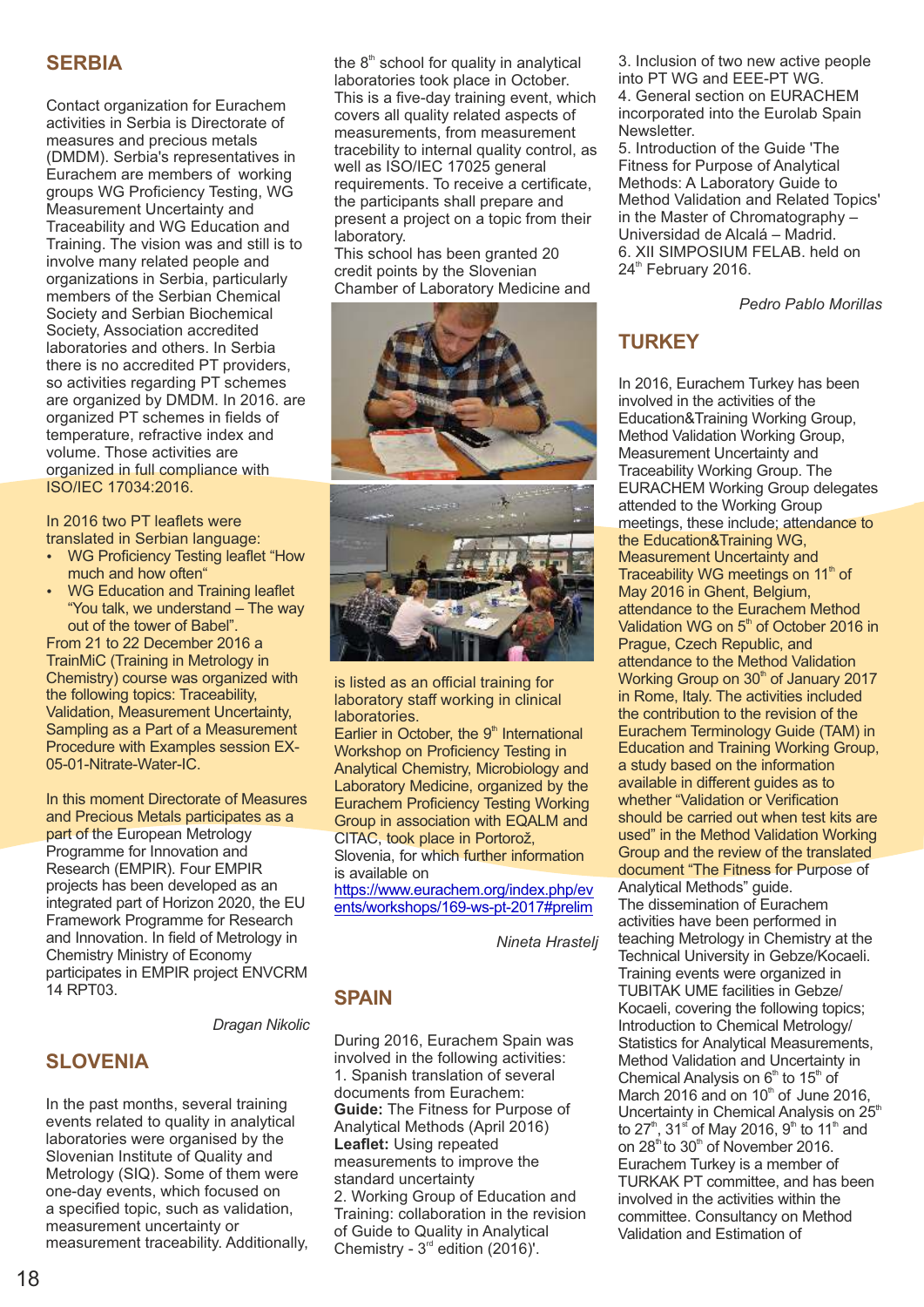#### **TURKEY c.d.**

Measurement Uncertainty in Chemical Analysis was provided to different organizations in Turkey. The activities within the committe include; TS EN ISO/IEC 17043 Training was given on  $6^{\text{\tiny th}}$  to  $8^{\text{\tiny th}}$ April 2016 and 28 $^{\text{\tiny th}}$  to 30 $^{\text{\tiny th}}$ November 2016, Method Validation Training was given on  $17<sup>th</sup>$  to  $18<sup>th</sup>$  May 2016, TSENISO/IEC 17043 training was given on  $6<sup>th</sup>$  to  $8<sup>th</sup>$  April 2016 and  $28^{\text{th}}$  to  $30^{\text{th}}$  2016.

A Practical Course on Method Validation and Estimation of Measurement Uncertainty was held in Pamukkale University, Faculty of Science and Arts, Department of Chemistry on  $1<sup>st</sup>$  to  $3<sup>rd</sup>$  November 2016. 20 graduate students from different universities in the fields of chemistry, environment, textile, food, agriculture, materials and biomedical engineering, pharmacy and medicine, technological sciences and basic science (chemistry, biochemistry and biology) participated to this event.

*Mine Bisel*

## **UKRAINE**

Since May 2016 the representatives of Eurachem-Ukraine have taken part in a row of the international events related to metrology in chemistry, including the meetings of ISO/ REMCO, technical committees of the Regional Metrology Organisation COOMET – TC 1.8 "Physical chemistry" and TC 1.12 "Reference materials", working groups of the Metrology Commission of the Inter-State Council on standardization, Metrology, and Certification – on reference materials and interlaboratory testing, as well as Ukrainian conferences and seminars on quality assurance system for [clinical labora](https://www.eurachem.org/index.php/events/workshops/169-ws-pt-2017)tories; evaluation of [measuremen](https://www.eurachem.org/index.php/events/workshops/169-ws-pt-2017)t capabilities based on interlaboratory testing; natural gas analysis and others. Ukrmetrteststandart, an institute that is responsible for the Ukraine's participation in Eurachem activities, has become the Ukrainian national coordinator for EPTIS, an international database of PTschemes.Ukrainian representative is a member of the Eurachem Uncertainty and Traceability WG. Besides, Ukraine has contributed to reviewing the draft  $3<sup>rd</sup>$  edition of the Eurachem/CITAC "Guide to Quality in

Analytical Chemistry – An Aid to Accreditation". Further translations of Eurachem guides and leaflets into Ukrainian are planned.

# **Upcoming meetings**

# **Eurachem Week 2018:**



**Scientific Workshop on Data - Quality, Analysis and Integrity 14- 15 May, Dublin Ireland**

#### **Working Groups' meetings 16 May, Dublin Ireland**

#### **Eurachem General Assembly 17- 18 May, Dublin Ireland**

Eurachem Ireland and the Eurachem Education & Training Working Group are delighted to warmly invite you to the Eurachem 2018 Scientific Workshop and General Assembly in Dublin Castle.

The "Data - Quality, Analysis and Integrity" workshop will be directly relevant to everyone involved in state, semi-state, pharmaceutical, analytical, medical, environmental and academic sectors.

#### **Aims**

Understand the importance of scientific data integrity and how to achieve it Understand risks and opportunities related to data

Discuss future challenges in data quality, analysis, integrity and compliance Discuss the impact of new developments on data quality, analysis, integrity and security

#### **Topics covered during the workshop will include:**

Current Practices International guidance Extent of validation/verification studies Analysis of validation data Examples of best practices in different fields Analysis of meta-data Data management systems Operation of advanced instrumentation Accreditation requirements Future Challenges Future developments - Accreditation Body viewpoint Compliance assessment Risk based approaches to quality Validation of multiparameter methods Implementing principles of Quality by Design (QbD) Human errors Machine learning algorithms, including artificial neural networks

In addition to the presentations, participants will be given ample opportunity to discuss these subjects in detail and exchange experiences in a number of working group sessions.

Registration and submission of abstracts is now open at the workshop website eurachem2018.com

We look forward to seeing you in Dublin in May.

*Barbara O'Leary, Eurachem Ireland Chair*